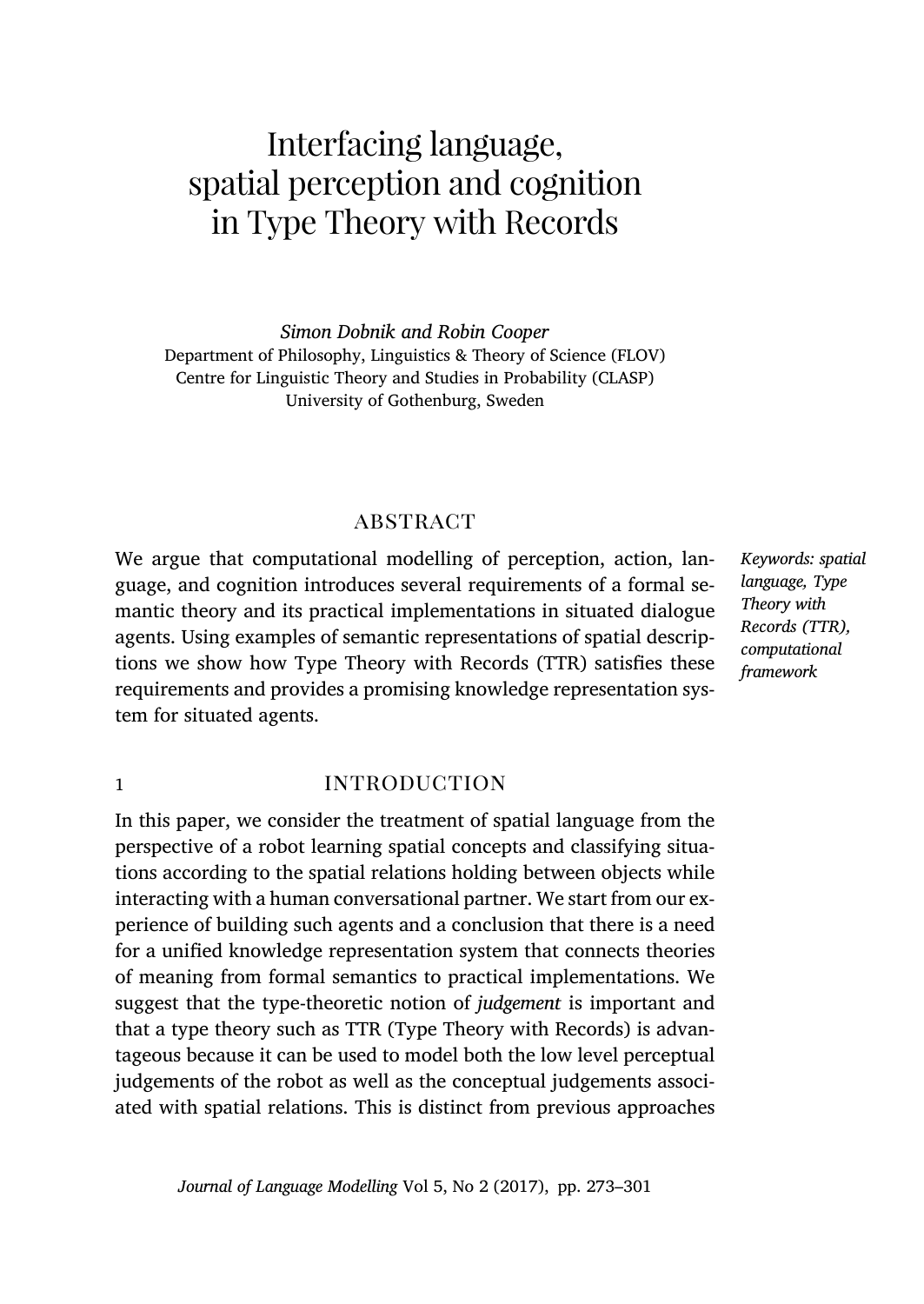(discussed in S[ec](#page-11-0)tion 3) where the low level perceptual processing is carried out in an entirely different system to that used for semantic processing. An ad[va](#page-15-0)ntage we claim for [o](#page-22-0)ur approach is that it facilitates the construction of types which have components relating to both low level and high le[vel processing.](https://github.com/GU-CLASP/pyttr/blob/master/lspc.ipynb)

In Section [2, we give an](https://github.com/GU-CLASP/pyttr/blob/master/lspc.ipynb) overview of the problem area before describing some of the approaches that have been taken in Section 3. We then give a brief intuitive account of the tools we are using from TTR in Section 4 and give some examples of how this relates to understanding spatial descriptions (as our focus is on knowledge representation) in Section 5. Finally, in Section 6, we offer some conclusions and perspectives for future work. An implementation of examples in this paper is available on https://github.com/GU-CLASP/pyttr/ blob/master/lspc.ipynb.

# 2 computational modelling of spatial **LANGUAGE**

We approach the study of spatial descriptions from the perspective of building computational models for situated agents which we have implemented so far, the typical problems and the ad-hoc solutions taken when representing multi-sourced information. Spatial language is central for situated agents as these must resolve their meaning and reference to visual scenes when being involved in conversations with hu[mans](#page-28-0). [In su](#page-28-0)c[h conversations hum](#page-26-0)ans would use locational information to identify objects (*the chair to the left of the table*), describe directed action (*pick up the red cube near the green one*) or give route instructions (*go down this corridor nearly towards its end and then take the second door to your right*). However, interfacing language and perception is not only the domain of applications that involve language-based interaction with humans. There is an emerging trend in robotics where information represented in language is used as assistance to *visual search* (Sjöö 2011; Kunze *et al.* 2014). Robots are typically equipped with several sensors that allow creation of perceptual representations at different levels of abstraction. Creating and classifying for all representations all the time is therefore a computationally expensive task. In the domain of visual object recognition, a system would have to employ all image classifiers on every observation it makes even if most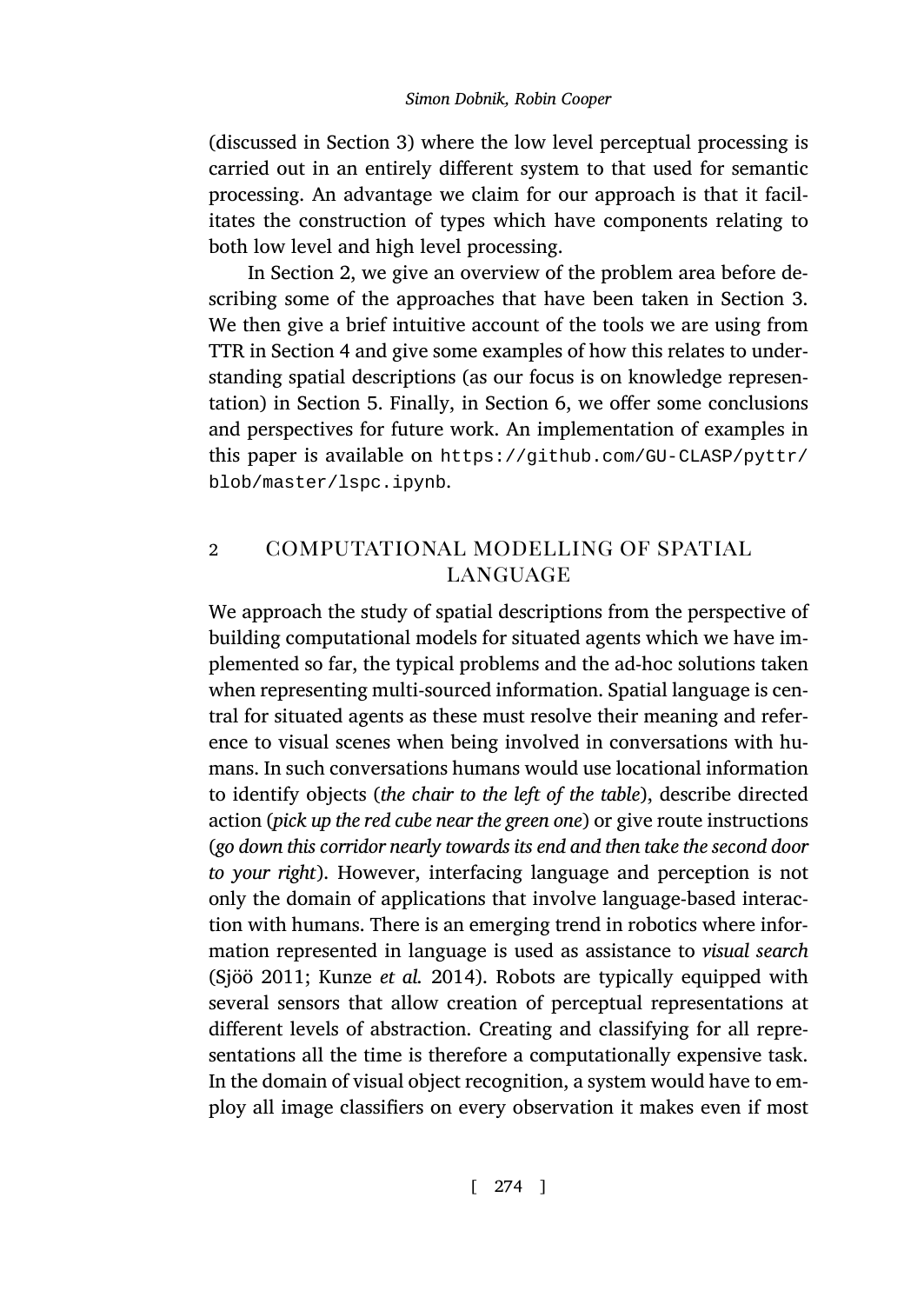of these classifiers would not yield a match in these situations. For example, the robot is in a corridor and is applying classifiers that would recognise objects found in a kitchen. Having background knowledge about the likely distribution of objects would allow it to prioritise cert[ain classifications. The o](#page-27-1)ntology capturing this knowledge may be static or dy[namically built throug](#page-24-0)[h interaction \(Dobnik and K](#page-25-0)[ellehe](#page-25-1)r 2016). In the latter case huma[ns pro](#page-28-1)[gra](#page-25-2)[mme the robot throu](#page-26-1)gh language (Lauria *et al.* [2002\).](#page-28-1)

[Cross-dis](#page-28-2)ciplinary research has shown that spatial language is dependent on several contextual factors that are part of an agent's interaction with the environment through perception and other agents through dialogue, for example geometrical arrangement of the scene (Regier and Carlson 2001), the type of objects referred to and their interaction (Coventry *et al.* [2001;](#page-27-2) [Dobn](#page-27-2)i[k and Kelleher](#page-24-1) 2013, [2014](#page-24-1)), visual and discourse salience of objects (Kelleher *et al.* 2005), align[ment in dialo](#page-26-2)[gu](#page-26-3)e (Watson *et al.* 2004; Dobnik *et al.* 2015), and gesture (Tutton 2013) among others.

[The geometrica](#page-27-1)l [arran](#page-27-1)gement [of](#page-3-0) scenes is captured in *spatial templates* or *potential fields*. These can be captured experimentally by placing the target object in various locations around the landmark object and asking participants for judgements whether a particular spatial relation holds (Logan and Sadler 1996; Dobnik and Åstbom 2017). The semantics of spatial templates may be approximated to functions (Gapp 1994a,b) or expressed as a general function with trainable parameters as in the case of the *Attentional Vector Sum (AVS)* model (Regier and Carlson 2001). Figure 1 shows a spatial template for the description *in front of* relating a table and a chair. Spatial templates capture gradience of semantics of spatial descriptions in terms of angles and distances from the location and the orientation of the land[mark object. There are region](#page-24-2)s where native spe[akers would judge th](#page-26-4)e relation holds to a high degree, for example for the placement of chairs A and D, and regions where the relation holds to a lesser degree, the placement of chairs C and E, or does not hold at all, the placement of chair F. A particular scene may be matched by several spatial descriptions. Spatial templates are far from being fixed or universally applicable. In addition to angle and distance, several contextual parameters can be incorporated, for example the presence of distractor objects (Costello and Kelleher 2006), object occlusion (Kelleher *et al.* 2011),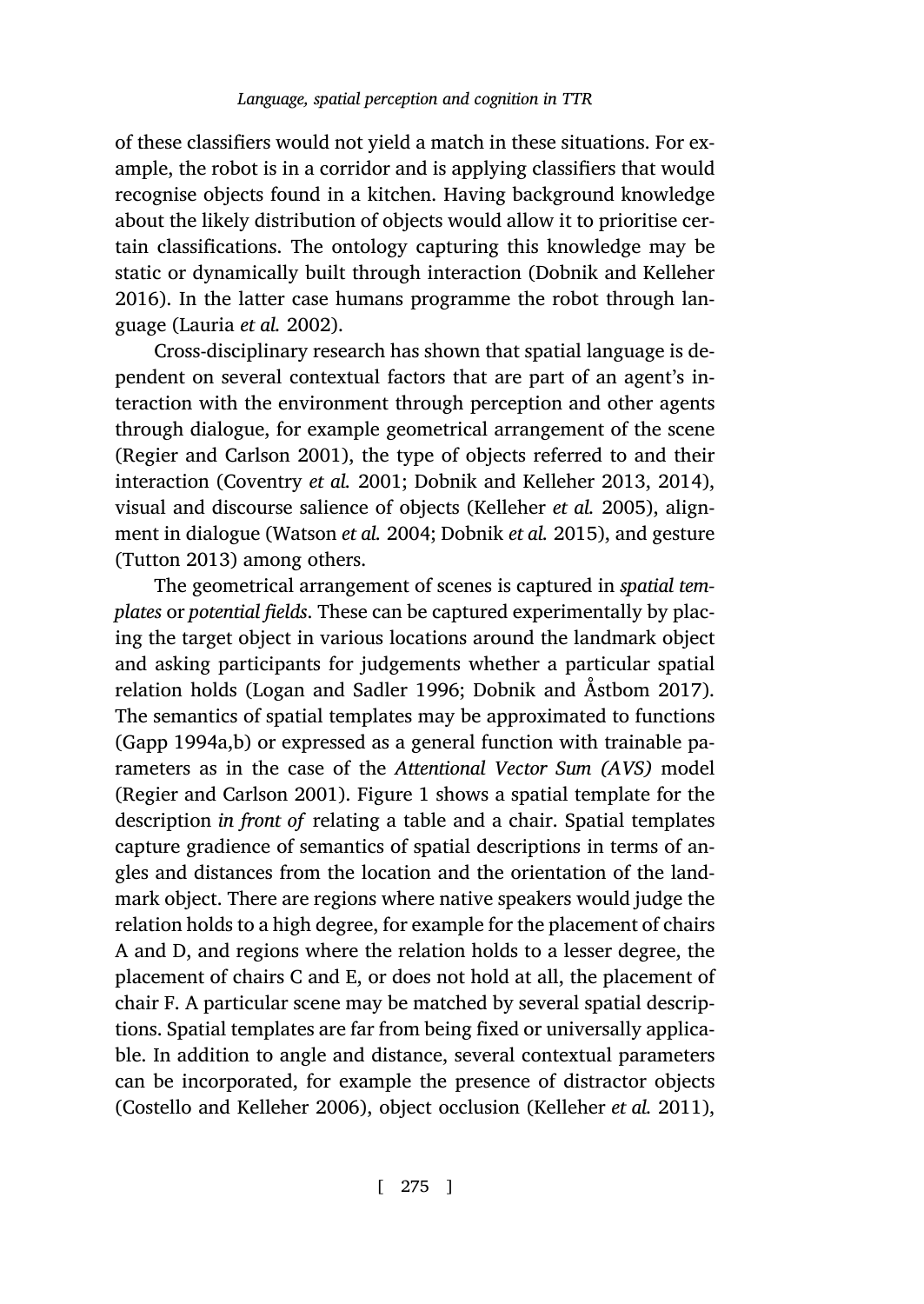*Simon Dobnik, Robin Cooper*

<span id="page-3-0"></span>Figure 1: The chair is in front of the desk



or the function itself can be learned from a dataset of perceptual observations and descriptions as a [classifier \(Roy](#page-24-4) 2002; [Dobnik](#page-24-4) 2009).

Scene geometry is not the only meaning component of spatial descriptions. Spatial relations are also expressing other non-geometric aspects of how we view the relation between the landmark and the target objects. For example, a description such as *Ale[x is at her desk](#page-24-5)* [might](#page-24-5) not only mean that Alex is proximal to her desk. Instead, we might interpret the description that she is sitting in her chair facing a computer screen and working. In literature, such aspects of meaning are known as *functional aspects* (Coventry and Garrod 2005) because they are dependent on the function of interacting objects: what are t[hey used for, how d](#page-23-0)o they interact with [each other, and how they](#page-28-3) [can be manipulated?](#page-23-1) In order to understand the interaction of objects, one needs to o[bserve what](#page-23-2) will happen to scenes. Coventry *et al.* (2005) model functional aspects of meaning as *dynamic-kinematic routines* captured by several stacked recurrent neural networks that take both visual and language input da[ta. Modelling different tak](#page-26-5)es on the scene and the relations into which the target and the landmark objects enter leads to the development of qualitative spatial ontologies (Bateman *et al.* 2010) and logics such as (Zwarts and Winter 2000; Cohn and Renz 2008) which are similar to Allen's interval algebra for temporal reasoning (Allen 1983).

Spatial descriptions are also sensitive to changing linguistic context that arises in linguistic interaction. One such example is the coordination of referring expressions (Garrod and Doherty 1994). Projective spatial descriptions such as *to the left of* and *behind* require setting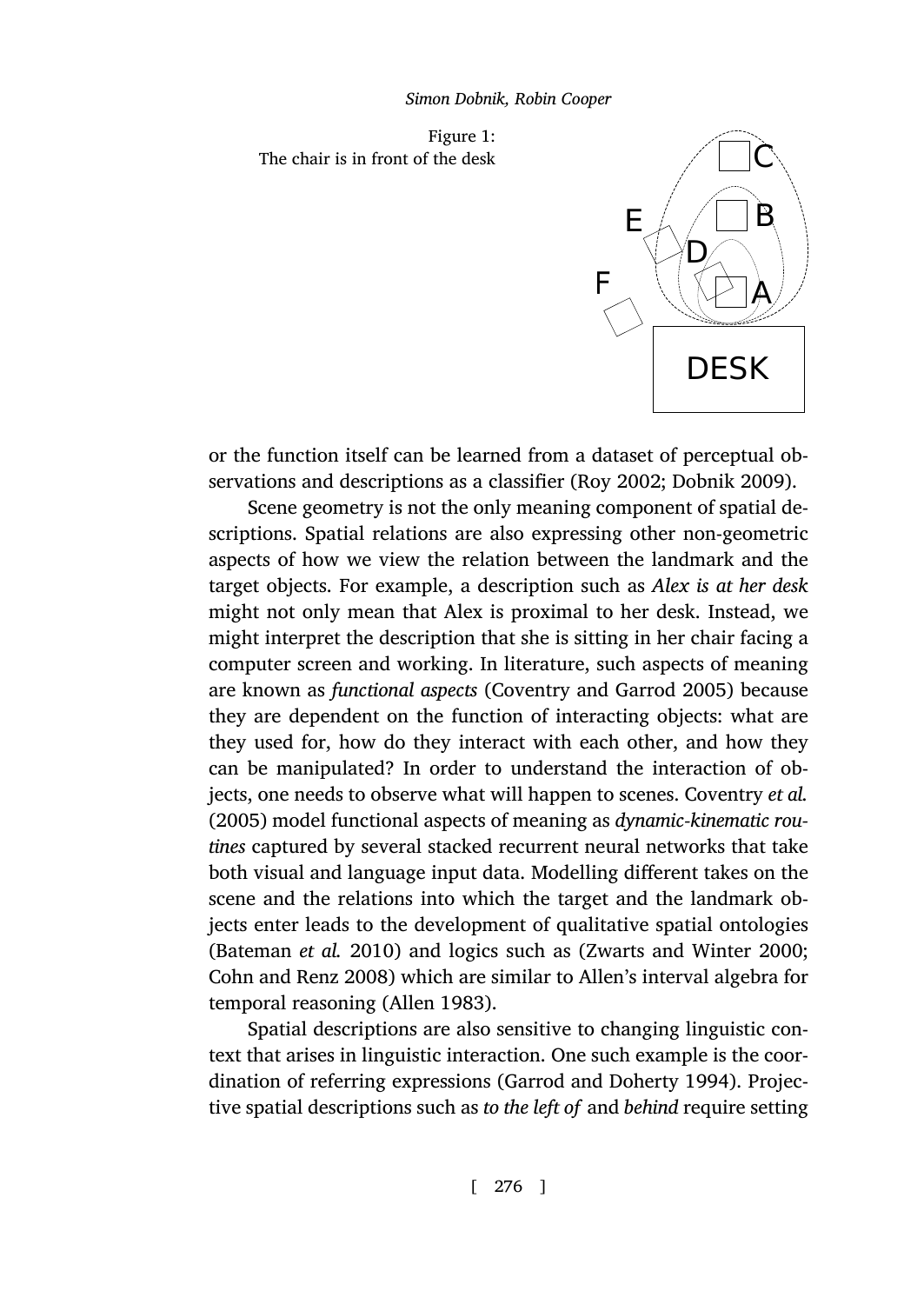**Katie:** Please tell me, where is the darker box? Figure 2:

<span id="page-4-0"></span>Assignment of FoR in dialogue

a perspective or the frame of reference (FoR) which can be modelled as a set of three orthogonal axes fixed at some point (the location of the landmark object) and oriented in a direction determined by the viewpoint (Maillat 2003). The viewpoint can be any conversational participant [or](#page-4-0) object in the scene (for this reason such FoR assignment is known as *relative FoR*<sup>1</sup> ) that has an identifiable front and back which introduces considerable referential ambiguity of projective spatial descriptions. Alternatively, a scene can also be described from a global bird's eye perspective, e.g. *North of*, in which case we talk about *extrinsic FoR* assignment. The FoR may be specified overtly such as *from your point of view* but frequently it is omitted and its resolution is relied upon the dynamics of conversation, among other things.

Figure 2 shows a virtual scene involving a conversational partner, Katie, facing us at the opposite side of the room. What FoR would we use to continue the conversation? How would the FoR be assigned over several utterances and conversational role changes? Would conversational partners align with a particular FoR or would they tend to change it frequently – and what are the conditions licensing such change? What other factors in addition to linguistic conversation contribute to the assignment of FoR? Can a system learn from human assignments of FoR and successfully demonstrate its knowledge in a new

<sup>1</sup>We do not distinguish *intrinsic* FoR as this is *relative* FoR where the viewpoint is the landmark object.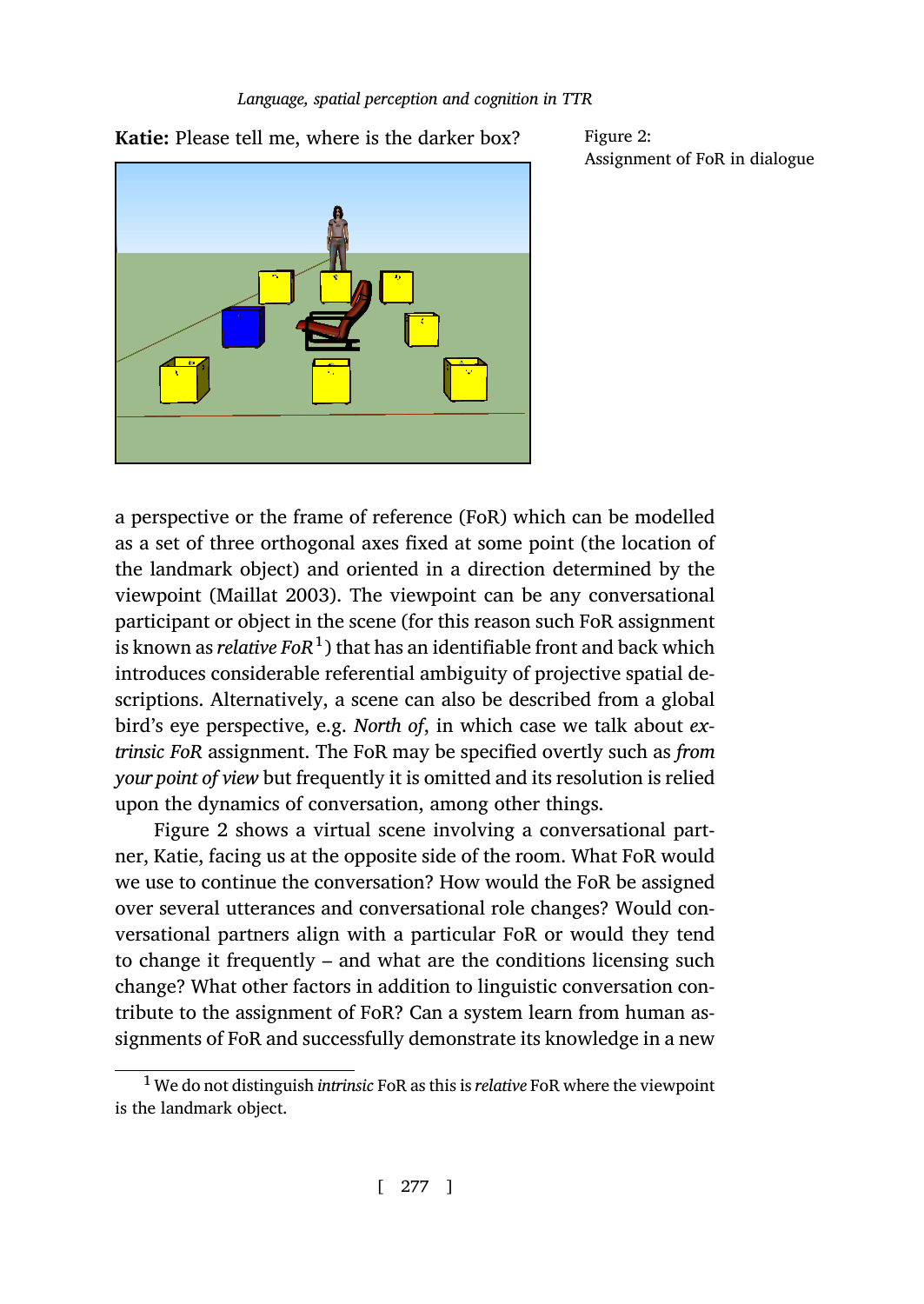conversation with a human? We in[vestigate the st](#page-26-6)rategies of FoR assignment in dialogue, both restricted and free, in (Dobnik *et al.* 2014) and (Dobnik *et al.* 2015) respectively.

The preceding discussion demonstrates that the semantics of spatial descriptions involves meaning representations at three distinct levels none of which [have been s](#page-25-3)o far captured in a single representational framework which could be employed with situated conversational agents. (i) Geometric representations involve grounding symbols in perceptual observations (Harnad 1990), (ii) integrating of functional knowledge involves lexical and compositional semantics, and (iii) FoR assignment involves both of the previous steps and pragmatics of conversation. Modelling the semantics of spatial descriptions thus raises several open questions. How is an agent able to determine the *sense* and *reference* (Frege 1948) <sup>2</sup> of spatial descriptions? The former relates to what components of lexical meaning are involved and the latter relates to how expressions relate to contextual features arising from perceptual and discourse contexts. A model of *grounding* is required: how are perceptual and conceptual domains bridged (reference) and how is information from contextual features fused into bundles of meaning representations (sense)? The resulting fra[mework](#page-24-6) [should pos](#page-24-6)s[ess sufficient](#page-25-4) *formal [accura](#page-25-4)cy* and *expressiveness* of representations for modelling human language and reasoning to capture notions such as logical entailment, scoping properties, underspecification, hierarchical organisation of meaning and structure, compositionality of structure for words, sentences and utterances, recursion, feature [u](#page-6-0)nification, and others. The framework should also include a *learning theory* concerning how an agent is able to adapt or learn its representations in new physical and conversational contexts (Cooper *et al.* 2015; Dobnik and Kelleher 2016).

# 3 computational frameworks

# 3.1 *A classical view of vision and language*

Figure 3 shows a typical approach to modelling language and vision. We start by building a model of the perceptual scene which captures its geometrical representation. In this example, the robot starts with a

<sup>2</sup> The paper was first published in 1892.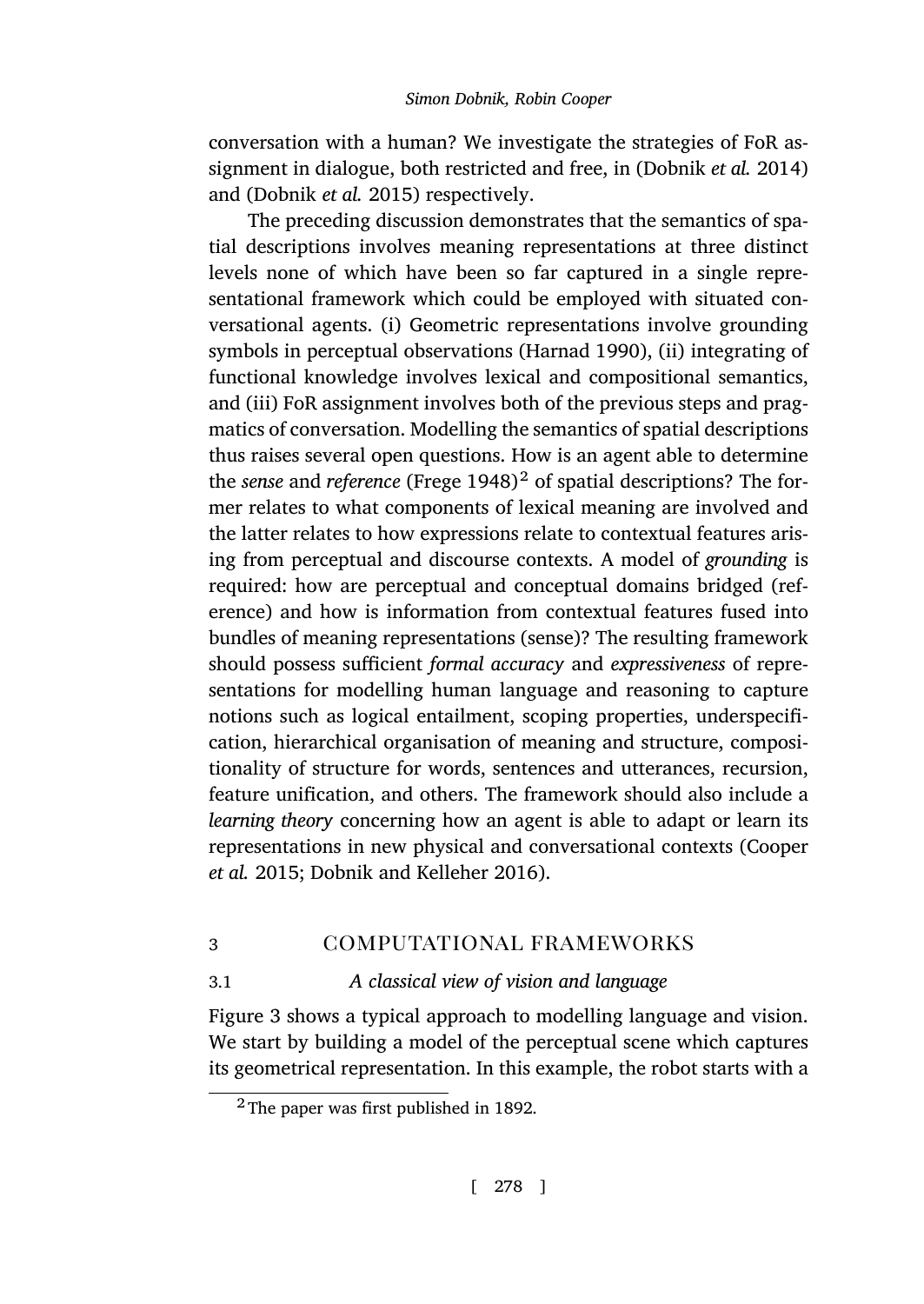

<span id="page-6-0"></span>Figure 3: Grounding language in perception

**2.**  $∀x∀y$ [supports(*y*,*x*) ∧ contiguous(surface(*x*), surface(*y*)) → on<sub>1</sub>(*x*,*y*)] **3.** *The newspaper is on the table*

SLAM map (Dissanayake *et al.* 2001) which contains clouds of points in 3-dimensional coordinate space. The perceptual model is then connected to a formal conceptual representation of the scene which in this example is expressed in first-or[der logic. An](#page-24-3) important and challenging issue here is to find a mapping between a reasonably accurate geometric representation of a scene [with continuous param](#page-27-4)eters (locations in the coordinate space and angles of orientation) to cognitive categories that are reflected in language. The mapping between two such domains thus results in vagueness. The formal representation is then mapped to the linguistic expression. The mapping between the layers is typically [learned from datasets o](#page-27-5)f collected observations with machine learning. For example, in (Dobnik 2009) we learn classifiers that map representations from SLAM maps to words, thus skipping an intermediate representational layer. Matuszek *et al.* (2012a) present a met[hod where also t](#page-27-6)[he intermediate sem](#page-25-5)[antic representation is in](#page-23-3)[cluded: linguist](#page-23-4)ic expressions are grounded in compositional semantic forms which are grounded in perception. Finally, natural language does not only need to be grounded in perception but also in the robotic control language (Matuszek *et al.* 2012b).

# 3.2 *Model-theoretic Montague semantics*

Classical model-theoretic or Montague semantics uses higher order logic (Montague 1974; Dowty *et al.* 1981; Blackburn and Bos 2005; Bird *et al.* 2009) which provides the required and desired formal accuracy and expressiveness of a representation system. It accounts for how meaning representations of words are composed in the form of higher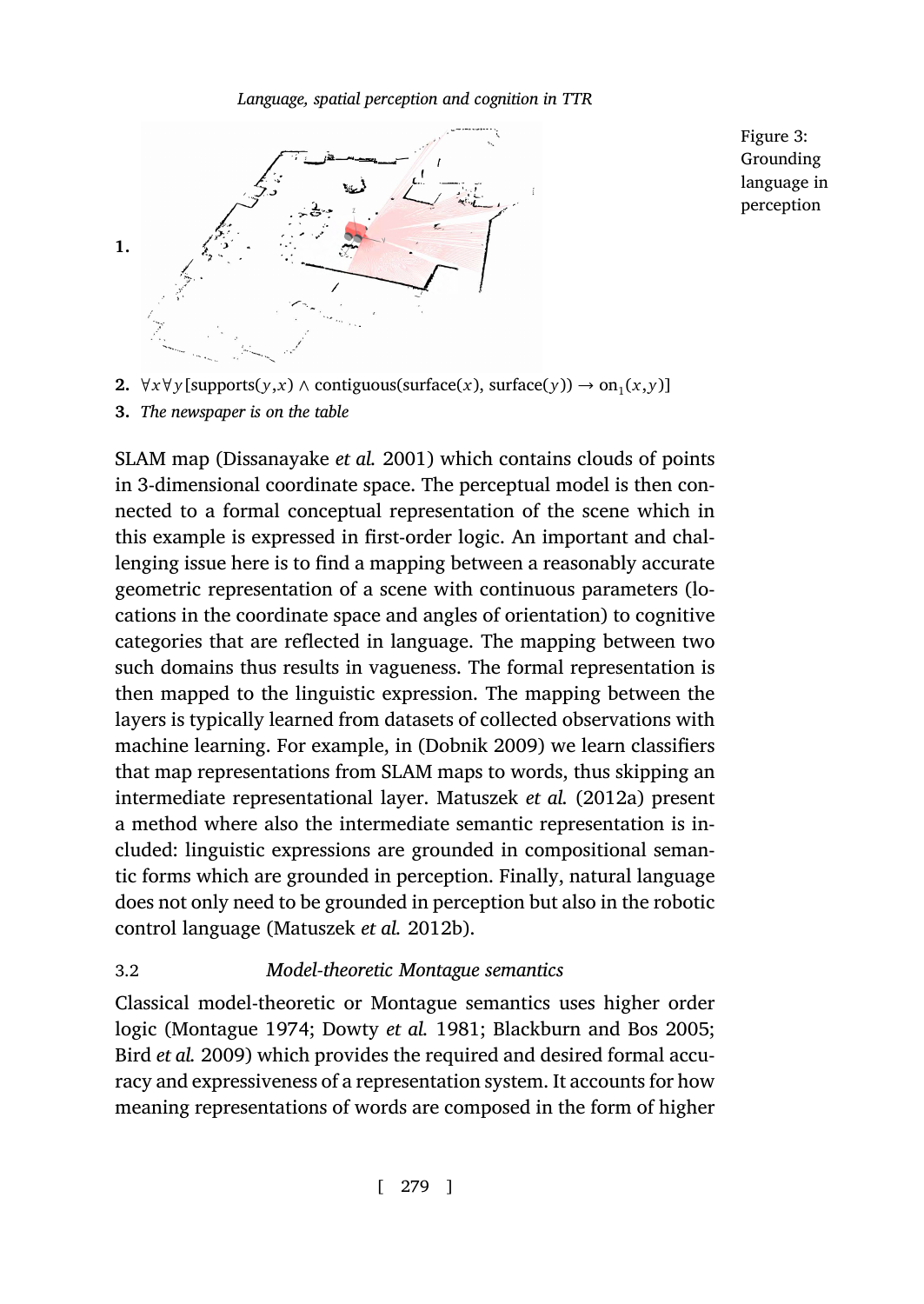order functions to form meaning representations of sentences. The functional composition of constituents allows us to translate between sentence constituent structure and its logical representation as shown in Figure 4. The final logical forms of spatial prepositions are sligh[tly](#page-8-0) more complicated than presented in this example and due to their context dependency a single description or utterance (surface form) may resolve to several representations as discussed in (Miller and Johnson-Laird 1976; Herskovits 1986), for example on $(x, y)$ <sub>1</sub>: object $(x) \wedge y$ object( $y$ ) ∧ supports( $y$ , $x$ ) ∧ contiguous(surface( $x$ ),surface( $y$ )) and  $\text{on}(x,y)_2$ : object(*x*) ∧ object(*y*) ∧ contiguous(boundary(*x*),*y*). However, dealing with these two issues separately, we are able to derive their compositional representation along the same lines as in Figure 4.

In model-theoretic semantics the expression's reference is determined by an assignment, a valuation function between linguistic strings and entities (or sets of tuples of entities) in a model. The model is agent external and fixed. The valuation returns true if an entity or a relation between entities denoted by an expression can be found in the model, otherwise it returns false. While it would be possible to represent the referential semantics of *on* in a model by listi[ng a](#page-26-8) [set of all c](#page-26-8)oordinates of locations where this spatial description applies, this refer[ential representatio](#page-24-6)n of meaning is cumbersome as the model would have to include an assignment for every scale, for every spatial relation, for every pair of objects. Since angles and distances in a coordinate system are continuous measures this means that such sets would be infinite. The model also does not straightforwardly represent gradience and vagueness of spatial descriptions. In order to do that one would have to resort to the notion of possible worlds (Lassiter 2011) which introduces further [computationa](#page-26-9)l complexity (for discussion see (Cooper *et al.* 2015, Section 1.1, p.3ff)).

As discussed earlier both vagueness and gradience of spatial language are captured in computational models as spatial templates or potential fields. While spatial templates can be thought of as referential overlays of regions induced experimentally (as a set of points where participants consider a particular spatial relation to apply), potential fields capture the notion that such regions can be generalised as functions. However, as argued in (Lappin 2013) these functions do not represent objects in a model (or extensions or the referential meaning of these descriptions) but rather they capture their *sense* or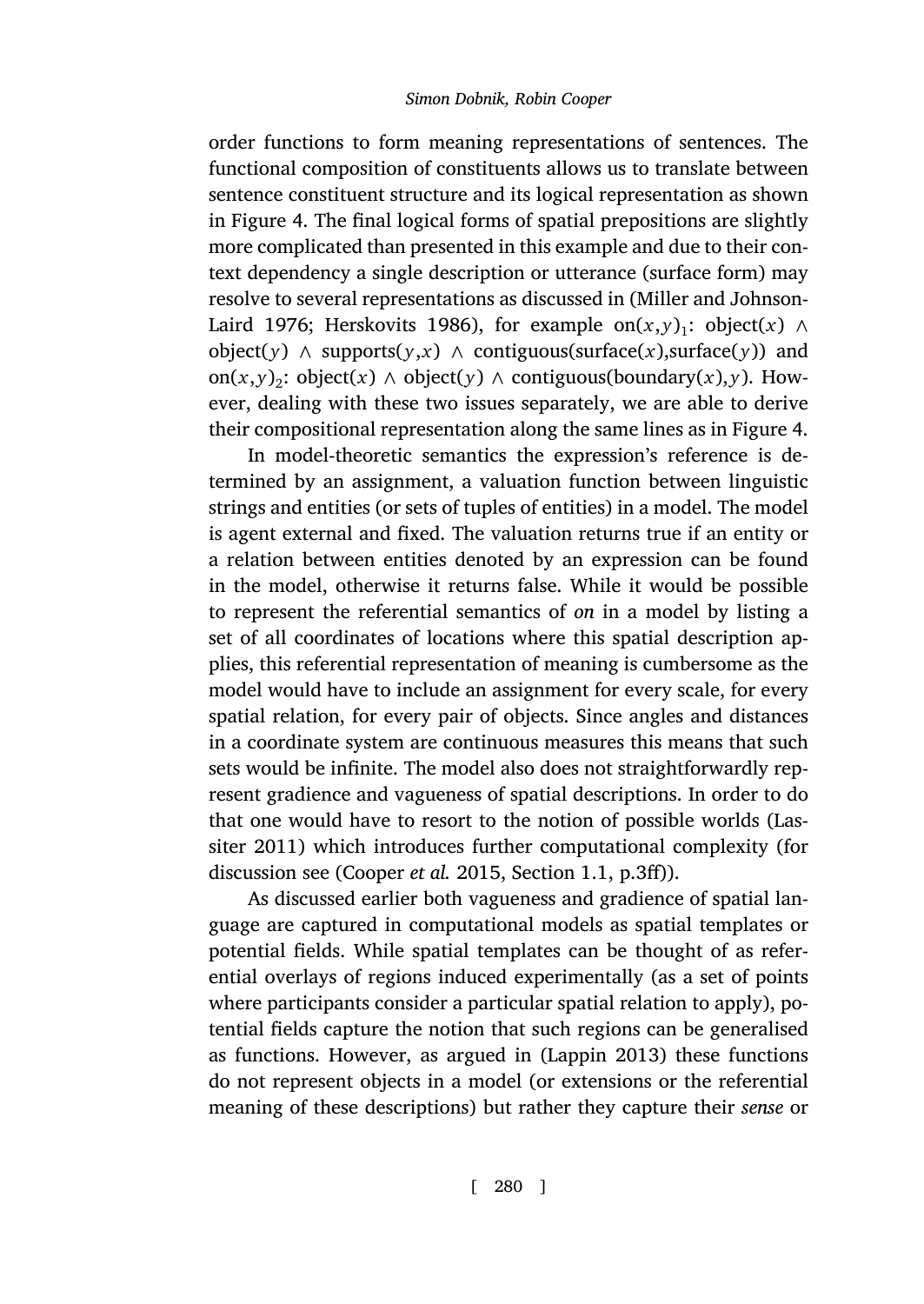

<span id="page-8-0"></span>Figure 4: A chair is left of a table Figure 4: A chair is left of a table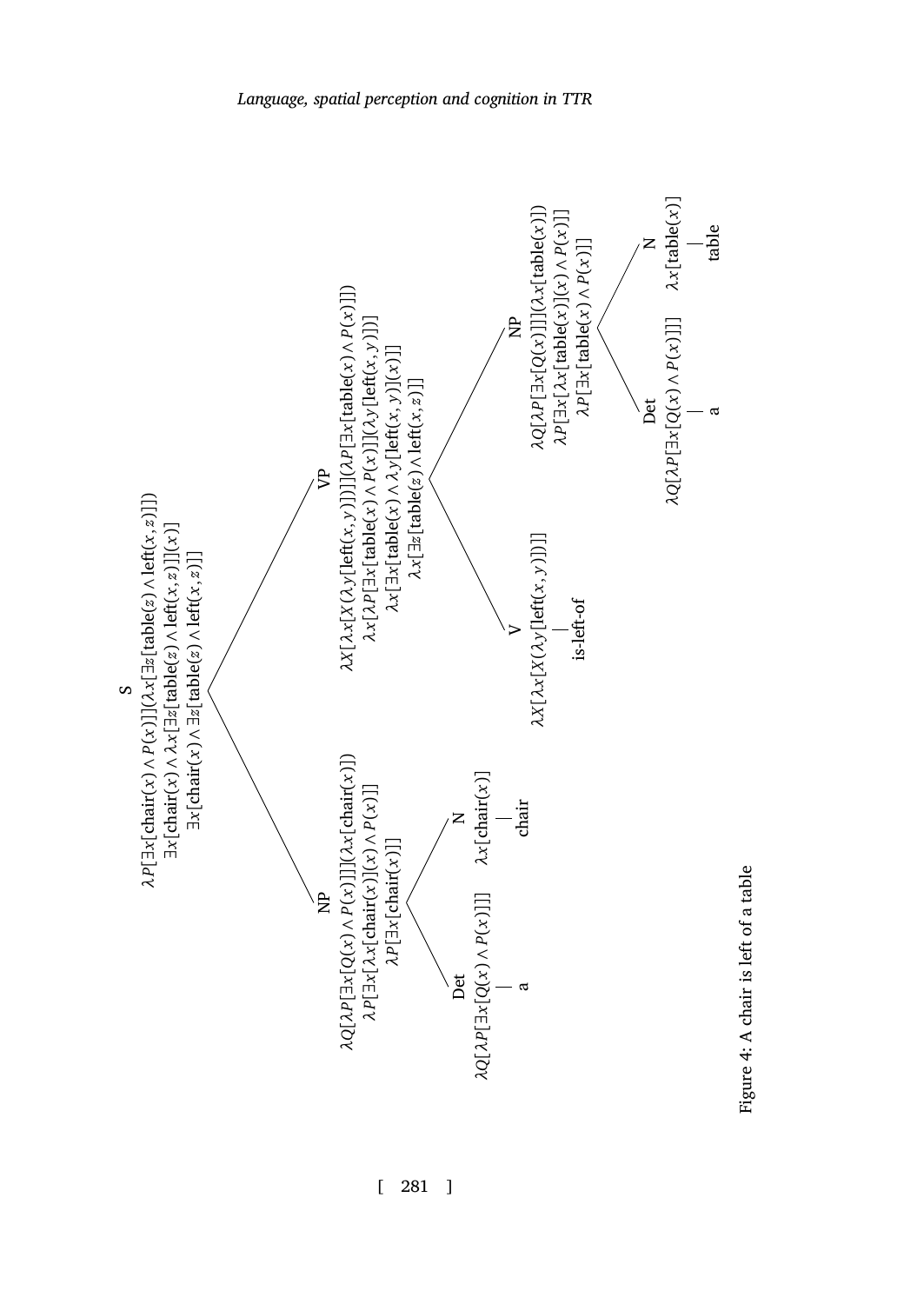*intension* specifying in what ways a description relates to perceptual observations. Knowing this function, we can check whether a particular spatial [relation associate](#page-25-6)d with the function applies to a particular pair of objects and to what degree. The notion of applying a function from perceptual observations to words (or the other way around) representing the meaning of words is also known as *grounding* these words in perception (Harnad 1990).

The model-theoretic approach to semantics assumes that a model is derived through some external process and therefore pre-given, that it is complete and represents a state of affairs at a particular temporal snapshot (Fagin *et al.* 1995). In practice, however, complete models may be rarely observable and we must deal with partial models. We must also account for the fact that we may incrementally observe more and more of the world and we have to update the model with new observations, sometimes even correct representations that we have already built in the light of new evidence. Finally, the world is not static itself as new objects and eve[nts continually come int](#page-24-7)o existence. Imagine a robot (and indeed such robots were used in the early days of robotics) with a pre-programmed static model of the world. Every minute change in the world would render it useless as there would be a discrepancy between its representation of the world and the actual world. Modern robotic models used in localisation and map building are incrementally learned or updated over time by taking into account robot's perceptional observations and motion and errors associated with both (Dissanayake *et al.* 2001). An important consequence of this is [that the model of the wor](#page-27-7)ld a robot builds is individual to a particular robot's life-span and experience. Two robots experiencing the sa[me world will have s](#page-28-4)l[ightly](#page-28-4) [different models. O](#page-28-5)[f course, the more](#page-26-10) they experience the world, the more [similar their models will b](#page-28-6)e. It is conceivable that humans learn meanings in the same way. However, doing so they are equipped with yet another tool to overcome individual inconsistencies in their model. They can use linguistic dialogue interaction to resolve such inconsistencies in the form of repair (Pickering and Garrod 2004). In robotics, several models that explore learning language through interaction have been built which include (Steels and Belpaeme 2005; Skočaj *et al.* 2011; Ivaldi *et al.* 2014), also related to spatial cognition (Steels and Loetzsch 2009). We describe a system for the mod-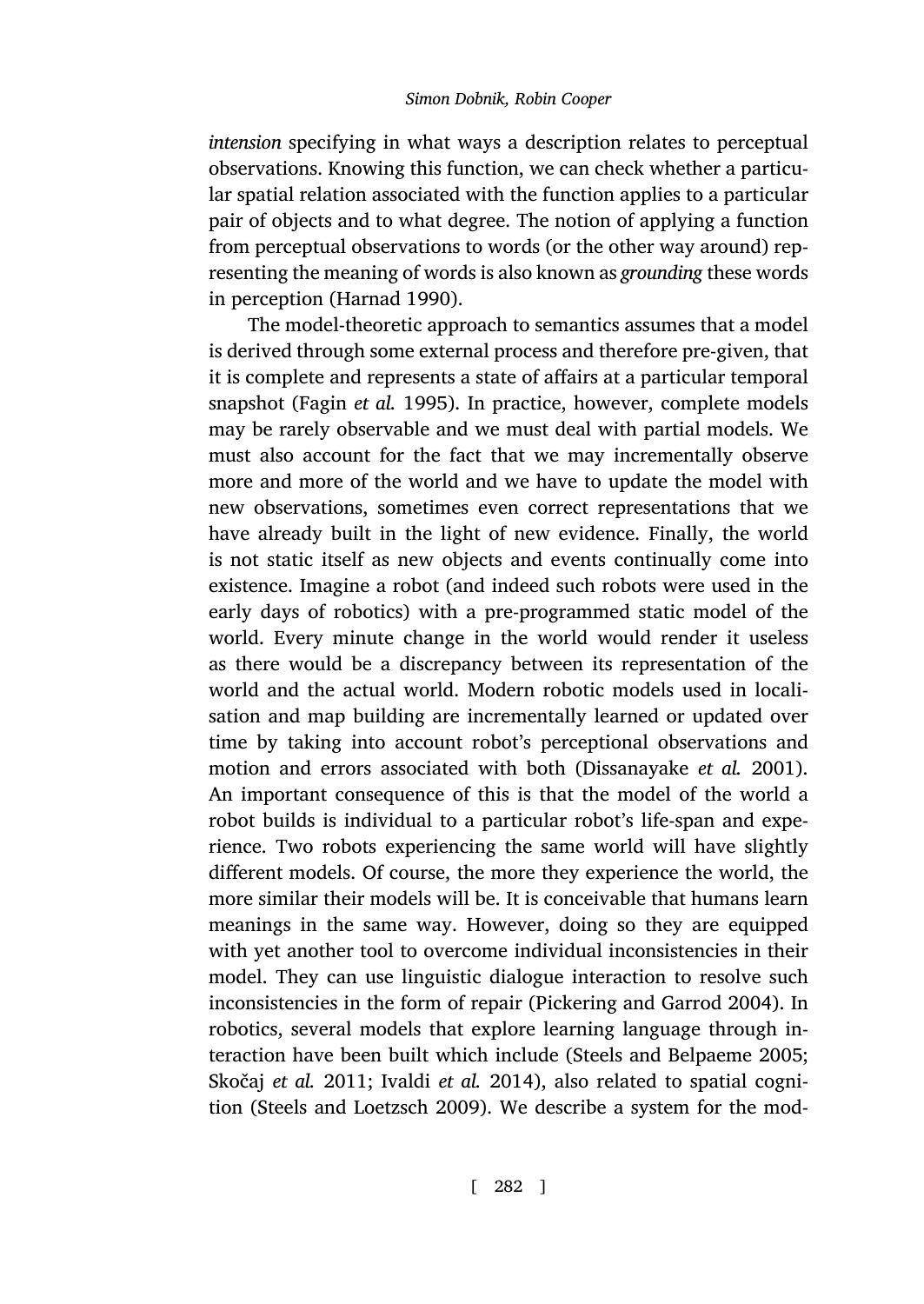elling of semantic concept learning through dialogue interaction in (Dobnik and de Graaf 2017).

## 3.3 *Models used in robotics*

In building situated conversational agents, several systems have been proposed but none of them capture all of the requirements discussed in Section 2. For example, *semiotic schemas* (Roy 2005) represent the lexical meaning of words as directed graphs composed of nodes that, in turn, represent sequences of perceptual observations and classification events as shown in Figure 5. The meaning/sense of an object is defined in terms of what can be experienced with the sensors and actuators of a robot. The reference is determined by embedding a semiotic schema with the actual sensory readings. For example, a cup can be experienced and classified either thro[ugh visual or haptic](#page-26-11) modalities. The location of th[e s](#page-11-1)ensory readings determines the location of the object. Semiotic schemas represent a very attractive model of grounded lexical semantics of words, but how such semiotic schemas compose to form larger linguistic structures is left unaccounted for.

Quite frequently, grounded representations are arranged into layers. This is related to the fact that in practical applications several distinctive sub-systems are used that are stacked into a pipeline. For example, in the layered approach of (Kruijff *et al.* 2007), here summarised in Figure 6, the lowest level consists of a feature map which directly relates to laser sensors. Here, features are sets of points which can be connected to lines which represent walls. The next level is a navigation graph. As the robot moves around space, it creates nodes.



Figure 5: A simplified semiotic schema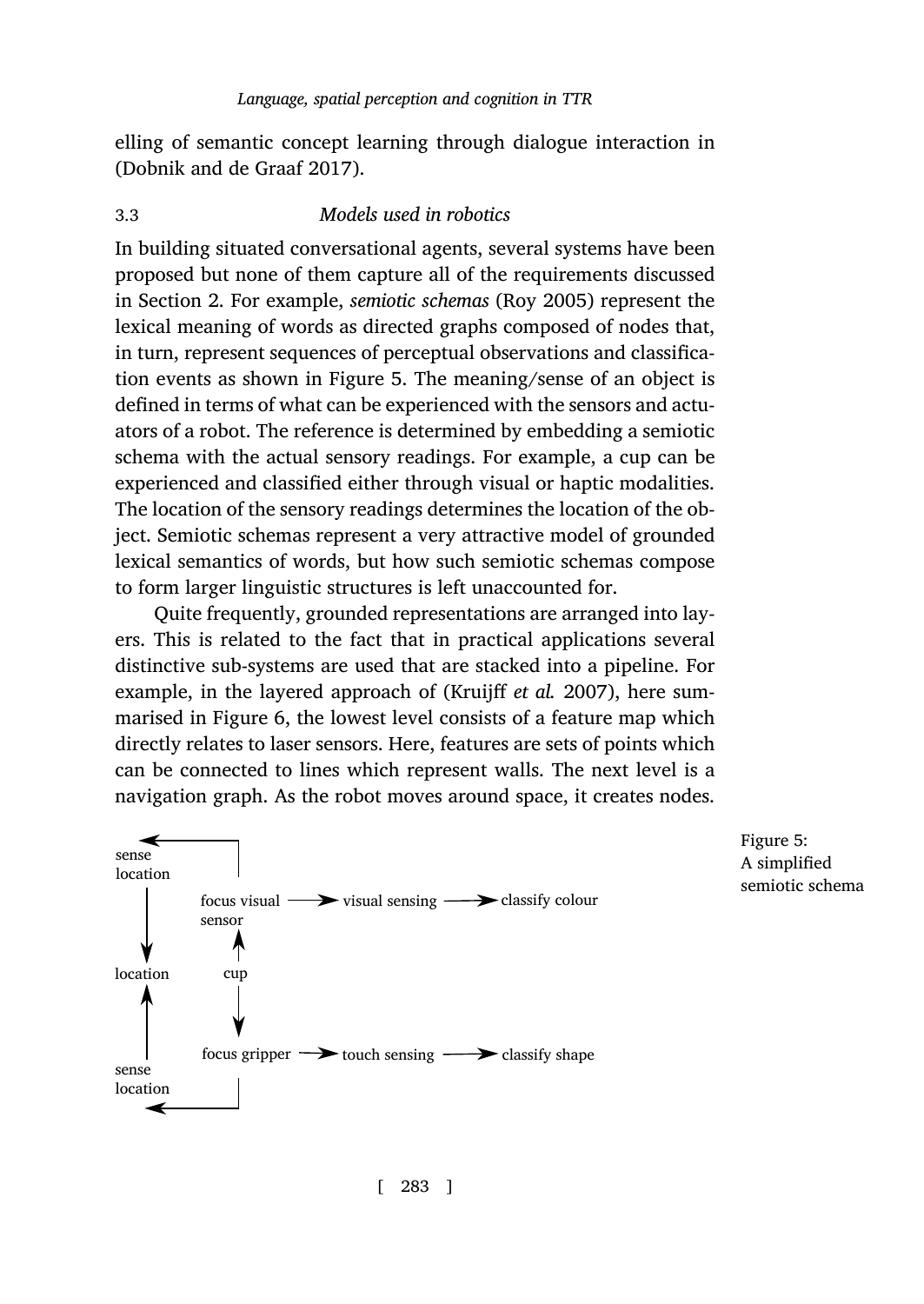

<span id="page-11-1"></span>

If the robot can move directly between two nodes, a connection is made and, on the basis of several such connections, a navigation graph is created. Groups of nodes may be identified whereby two groups are only connected through a single node in each group. Such nodes are gateway nodes and indicate passages between different areas or doors. From such a topology of nodes, a topological map can be hypothesised such that it identifies enclosed spaces, corridors, kitchens, and rooms. The information about the spaces can be further augmented with linguistic information from the ontology, for example what objects are found in kitchens. In this approach one needs to design interfaces between representational levels in the pipeline. Most frequently, representations and operations at each level are distinct from each other. A question we would like to explore is whether representations at different levels can be generalised b[y taking inspi](#page-23-5)ration from the way humans assign, learn, and reason with meaning. A unified meaning representation would allow interactions between modalities that are required in modelling human cognition but are difficult to implement in a layered pipeline architecture.

# <span id="page-11-0"></span>4 TYPE THEORY WITH RECORDS (TTR)

Type Theory with Records (TTR) (Cooper 2012) builds on the tradition of classical formal semantics (and therefore captures the notion of compositionality) but at the same time, drawing on insights from situation semantics, addresses the outstanding questions related to perception discussed in the preceding paragraphs. It starts from the idea that information is founded on our ability to perceive and classify the world, that is to perceive or *judge* objects and situations as being of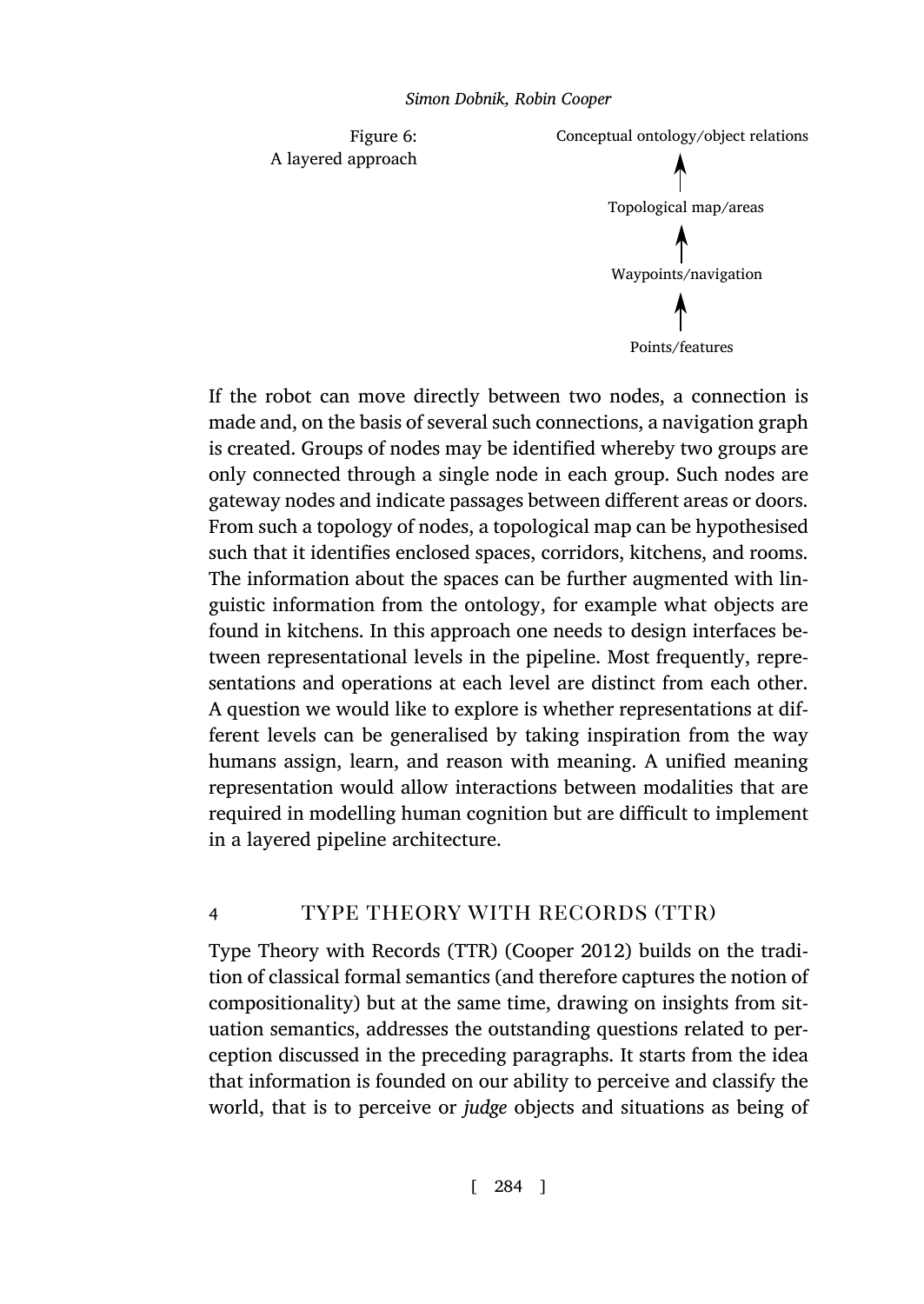

*Language, spatial perception and cognition in TTR*

types. All information can be represented as types (Figure 7) which makes type assignment an abstract theory of cognition and perception. Having a single representational layer allows information fusion between perception, conceptual knowledge and linguistic communication which is an [important re](#page-23-6)quirement for modelling spatial descriptions.

Types are intensional – that is, there can be distinct types which have [identical extensi](#page-27-8)o[ns. For example, the ty](#page-27-9)pe of situations in which an object, *a*, is to the left of another object, *b*, in symbols *left(a,b)*, can have exactly the same witnesses as the type of situations in which *b* is to the right of *a*, *right(b,a)*, without requiring that the two types be identical. For some more discussion of the intensional nature of types in TTR see (Cooper 2017). This allows us to relate linguistic propositions to typ[es, the so-call](#page-26-9)ed *propositions [as types](#page-26-12)* [dictum](#page-26-12) which is standard in type theories deriving from the original work of Martin-Löf (Martin-Löf [198](#page-23-7)4; [Nord](#page-23-7)s[tröm](#page-23-5) *et al.* 1990). The notion of truth is linked to judgements that an object *a* is of type *T* (*a* : *T*). As in standard Martin-Löf type theories, a type is *true* just in case it has some witness. Thus, the type of situations  $left(a, b\right)$  is *true* just in case there is some situation where *a* is to the left of *b*.

We can furthermore seek to operationalise the types as computable functions (Lappin 2013) or classifiers (Larsson 2015), rather than associating them with sets of witnesses as in the standard definition of TTR (Cooper in prep, 2012). Under this view, we can consider an agent to have access to a particular type inventory as a resource. Different agents can have access to different type resources which can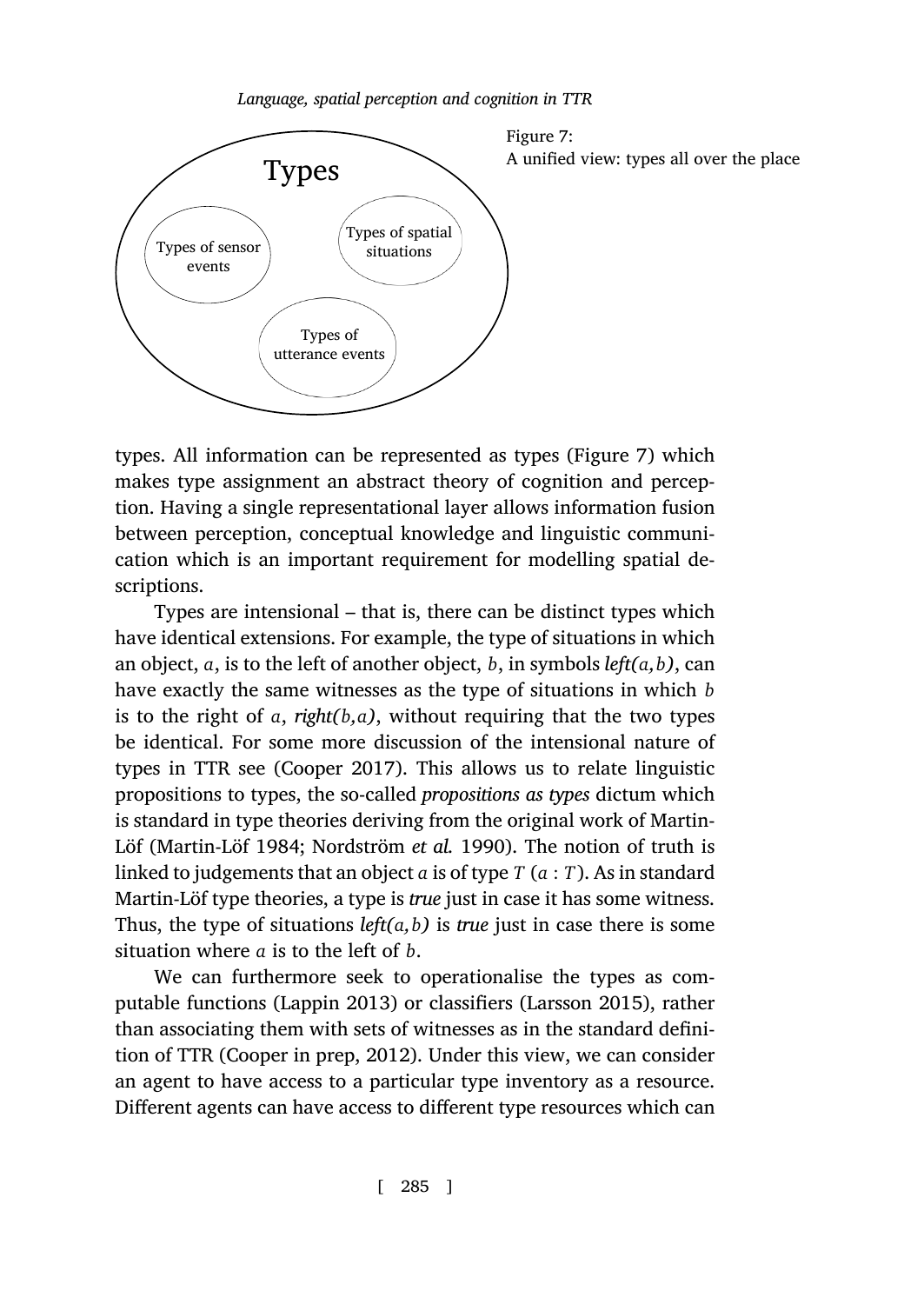be dynamically revised, both in terms of learning new types and in modifying the witness conditions in terms of classifiers, which can change as the result of the agent's experience of new situations (Dobnik *et al.* 2013; Larsson 2015). In order for communication between agents to be possible, they must converge on sufficiently similar type resources. This convergence is in part enabled by the fact that the agents exist in similar environments and have similar perceptual apparatus to classify features in the environment. But in addition it is important that the agents be able to use language to communicate [with each other about the](#page-24-7)ir classification of features in the environment. For example, an agent may receive linguistic information which provides a classification which is at variance from that given by its perceptual apparatus or, in linguistic communication between agents, corrective feedback might be used to express a variance in judgement by two agents.

This is perhaps a novel view in linguistic semantics and computational linguistics but it relates to a standard view in mobile robotics (Dissanayake *et al.* 2001) where a map of an environment is constructed dynamically as a robot moves around in it and features are constructed on the basis of c[louds of points in](#page-24-6) 3D space where the robot's sensors indicate that something is present. In our terms, this would correspond to recognising the physical presence of an object and assigning a particular type to it.

In such a learning scenario, it is natural to consider the role of probabilistic judgements, that is, the judge[ment that an object](#page-24-0) *a* is of type *T* with probability *p* instead of the standard categorical judgements to be found in type theory. For a proposal of how this might be incorporated into TTR see (Cooper *et al.* 2015). This means that an agent can determine a degree of belief that a particular situation is of a particular type. For example, the probability that a situation is to be classified as one where an umbrella is *over* a person may vary with respect to both geometric configuration and the degree to which the umbrella is protecting the person from rain (Coventry *et al.* 2001).

In contrast to the classical Montagovian semantic framework which employs a variant of the simple theory of types, TTR introduces an extended set of basic types (for example *Ind* and *Real* that correspond to the basic conceptual categories *individuals* and *real numbers*. However, it is also *a rich type system* which, in addition to basic types,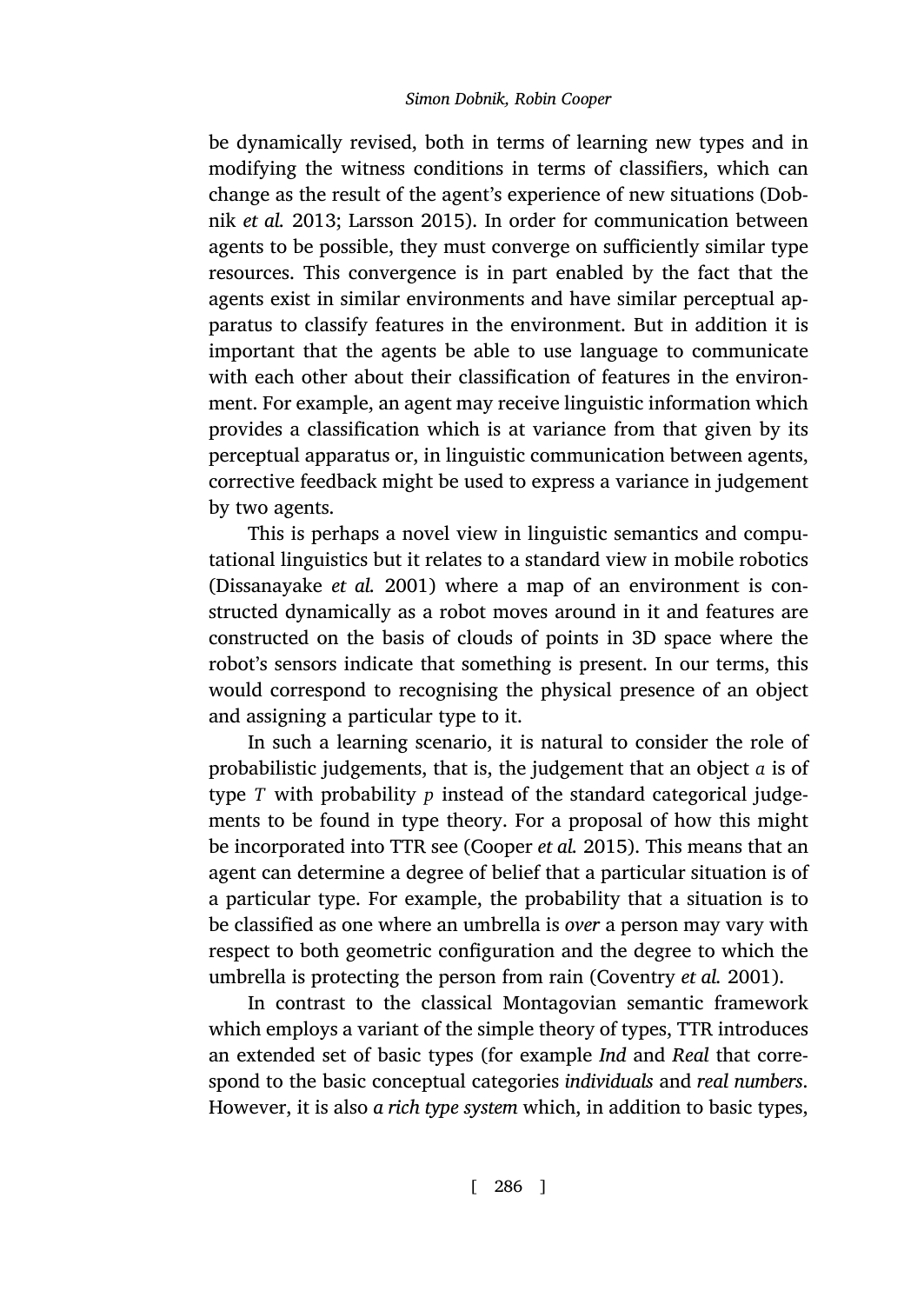contains complex types constructed from types and other objects, among them *ptypes* constructed from predicates and their arguments, such as *left(a,b)*, and *record types*, such as,

|   | Ind       |  |
|---|-----------|--|
|   | Ind       |  |
| e | left(x,y) |  |

whose witnesses would be any record with three fields labelled by *x*, *y* and *e*, respectively (and possibly more fields with other labels) such that the *x*-field contains an object *a* of type *Ind*, the *y*-field contains an object *b* of type *Ind* and the *e*-field contains an object of type  $left(a, b$ ). For a detailed characterisation of record types in TTR see (Cooper in prep, 2012). Record types in TTR are used to model, among other things, lexical content and dialogue information states. For our present purposes, the structured nature of record types allows us to combine in a single object the kind of multi-source information needed for robotics and the modelling of spatial descriptions representing a bridge between what might be thought of in other approaches as the sub-symbolic domain of perception and the symbolic domain of high level conceptual analysis.

The structured nature of record types in TTR allows representation of several kinds of formal structural relations which has implications for inference of representations containing multi-sourced information. Record types (and the corresponding records) can be compared with each other. Consider the following example. If

$$
Relation = \left[ \begin{array}{ccc} x & \vdots & Ind \\ y & \vdots & Ind \\ c_1 & \vdots & target(x) \\ c_2 & \vdots & landmark(y) \end{array} \right]
$$

[and](#page-23-5)

*Left* =  $\Gamma$  $\begin{array}{c} \begin{array}{c} \begin{array}{c} \begin{array}{c} \end{array} \\ \end{array} \end{array} \end{array}$ x : *Ind* y : *Ind*  $c_1$  : target(x)  $c_2$  : landmark(y)  $c_3$  : left(x,y)

then *Left ⊑ Relation* where *⊑* denotes the *subtype* relation (Cooper 2012, p.295). Similarly, record types allow identification of depen-

T.

 $\begin{array}{c} \begin{array}{c} \begin{array}{c} \end{array} \end{array} \end{array}$ 

[ 287 ]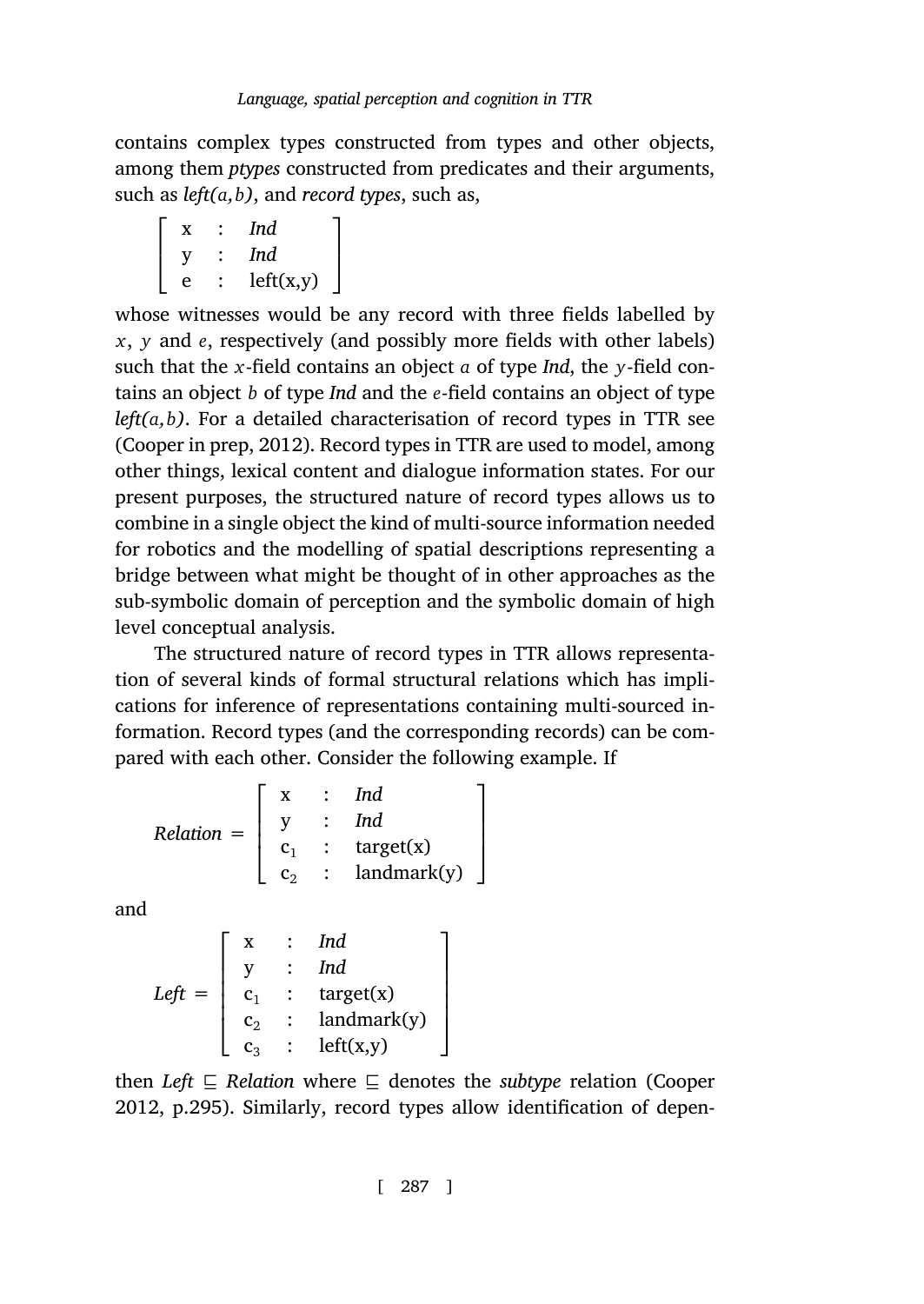<span id="page-15-0"></span>dencies using *[dependent types](#page-27-10)*. [The notation lik](#page-25-7)e target(x) within the context of the record type above is an abbreviation for a tuple of objects  $\langle \lambda v: Ind$ . target(*v*),  $\langle x \rangle$  where the first element is a dependent type, a function mapping objects to a type, and the second element is a sequence of paths to the arguments of this function within a record type. Finally, both *Ind* and target(x) are *component types* of record types *Relation* and *Left* [which means](#page-24-3)t[hat the latter types are repre](#page-24-8)sentations of thematic relations between individuals and properties found in language [\(Lin and Murphy](#page-25-0) 2001; [Est](#page-25-0)es *[et a](#page-25-1)l.* [2011\).](#page-25-8)

# 5 TYPES OF SPATIAL DESCRIPTIONS

In the remainder of th[e paper, we d](#page-23-5)i[scuss ho](#page-23-7)w our empirical investigations of learning geometric meanings of spatial descriptions with situated robots (Dobnik 2009; Dobnik and de Graaf 2017), learning functional meanings of prepositions from collections of image descriptions (Dobnik and Kelleher 2013, 2014), and modelling of reference frame assignment in conversation (Dobnik *et al.* 2014, 2015) can be captured in the TTR framework.

The idea is that TTR can be seen as an abstract model of cognition and perception (Cooper 2012, in prep) which can be used to model both the linguistic behaviour of humans as well as perception based on sensor readings in artificial agents. It is important to note that robots have different perceptual apparatus than humans, both in the number and the nature of sensors. It follows that their sensors will give rise to different types of information at the lowest sensory level. However, these sensory types can be related to types corresponding to concepts which are similar enough to conceptual types internalised by humans to allow communication between the two. Nevertheless, the type system an agent can acquire is constrained by the agent's perceptual apparatus. We cannot, for example, expect an agent incapable of colour perception to successfully make judgements about the colour concepts available to a human, however much we may talk to the agent or train it on objects of different colours. It simply does not have the required sensors and classifiers to distinguish the appropriate situations.

There are two main aspects of theoretical interest with the approach we suggest: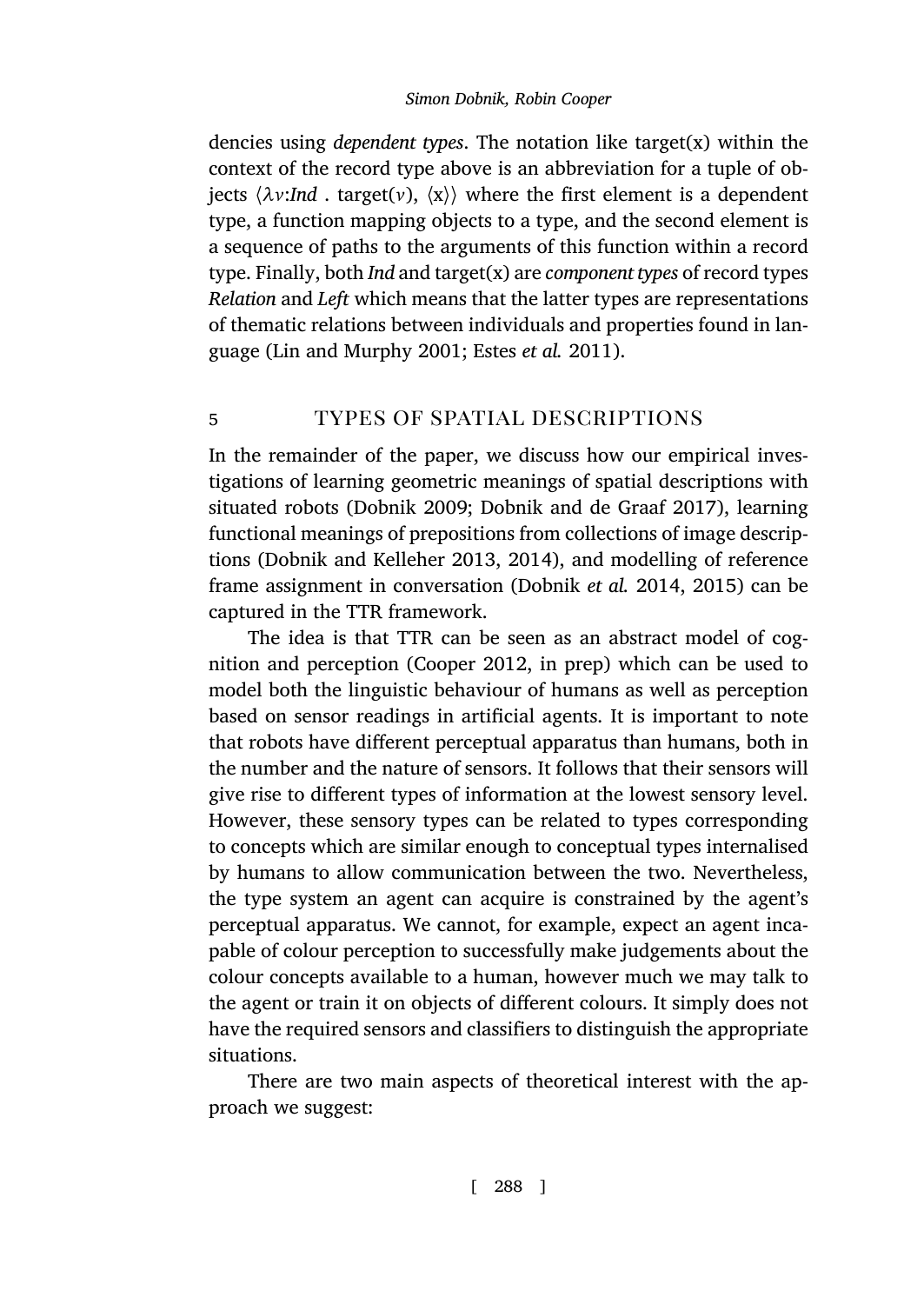- 1. The notion of *judgement* from type theory can be used to model both the kind of low level perceptual discrimination carried out by classifiers in robotic systems and the high level conceptual classification including the truth of propositions which are important for linguistic semantics. Thus, it offers the possibility of a unified approach to both.
- 2. Given the kind of structured types that are proposed in a system like TTR it is not only possible to express relations between the low level and high level types but even to have a low level perceptual type and a high level conceptual type as components within a single type and even to have one type depend on the other. This gi[ve](#page-17-0)s a very different perspective on the cognitive makeup of situated agents than that given by the kind of layered approaches discussed in Section 3, where the different layers in[volve entirely](#page-24-9) [d](#page-24-9)ifferent systems.

In the next section we will give examples which illustrate this.

# 5.1 *Types of objects*

Figure 8 shows an example of bridging between perceptual and conceptual domains for object recognition. Step 1 shows a record of type *PointMap* which is produced by SLAM (for details see (Dobnik *et al.* 2013)). The type *PointMap* is a subtype of a type that represents a list of records containing three real numbers modelling points in threedimensional space. A point map is a list (or a set) of points that a robot is tracking in space. TTR allows function types one of which is exemplified in the object detection function in Step 2. This function maps an object of type *Pointmap* to a type that represents a set of records specifying (1) the reg(ion) occupied by the object (a sub-pointmap) and (2) a property which is modelled as a *pfun* which maps an individual to a type, in this case a ptype or a predicate type. The purpose of this function type is to associate a perceptual object and some property, thus to pair two kinds of information. The property functions take objects of type *Ind*ividuals to types of individuals having some property. The target record type of the main function type does not yet constrain any individuals that this property could be assigned to nor does this record type correspond to a situation. In Step 3 we introduce an individuation function which takes records of associated perceptual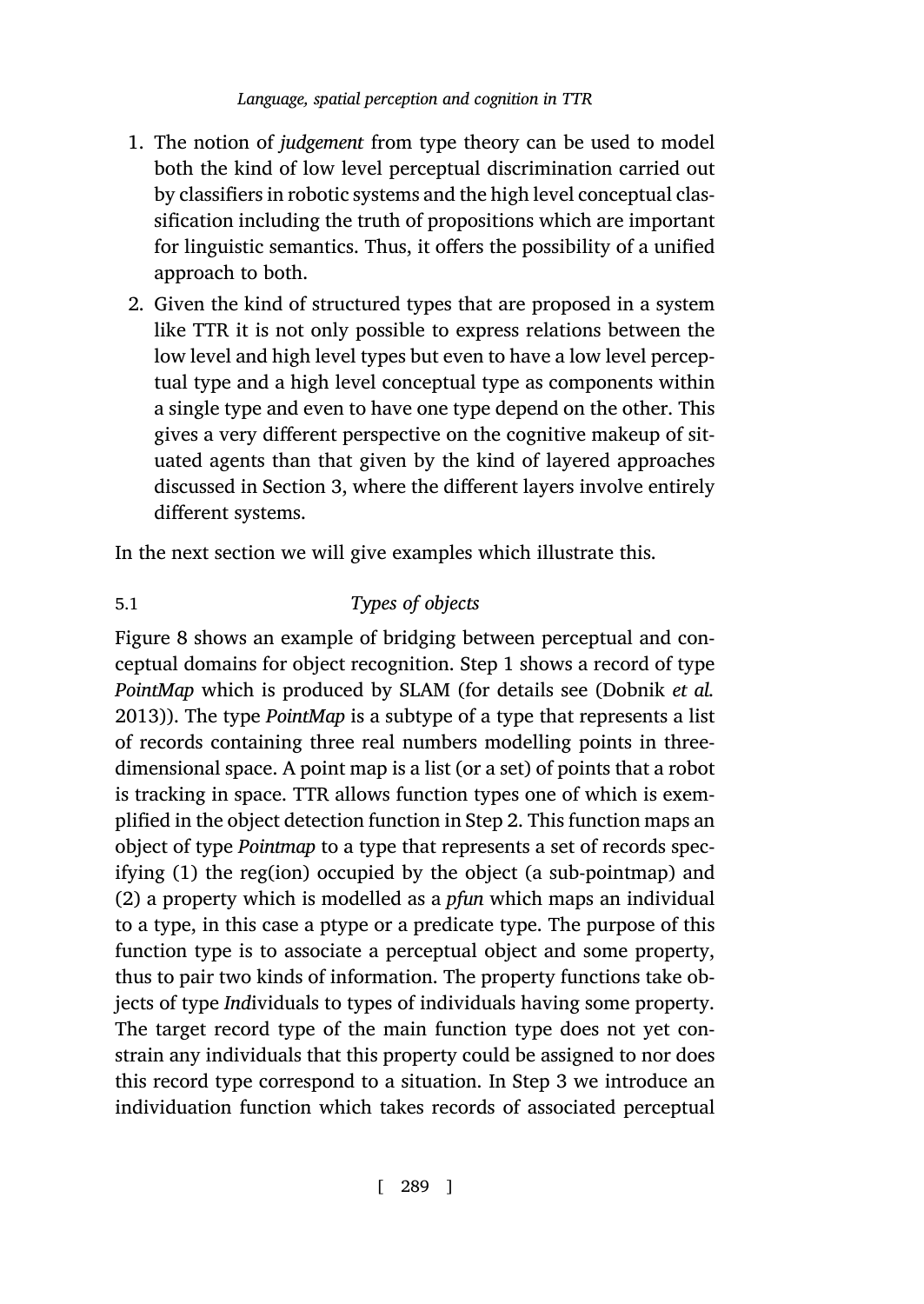Perceptual domain

Perceptual domain<br>-------------------

Conceptual domain

Conceptual domain<br>--------------

1. A point is a record with three coordinates:

<span id="page-17-0"></span>Figure 8: From perceptional to conceptional domain

*Point* =  $\Gamma$  $\mathbf{I}$ x : *Real* y : *Real* z : *Real* I.  $\mathbf{I}$ A point map is a list of points: *PointMap* = list(*Point*)  $[$  $\Gamma$  $x = 34$  $y = 24$  $z = 48$ T.  $\vert \cdot \vert$  $\Gamma$  $x = 56$  $= 78$ z = 114 T. ,…] : *PointMap* 2. A property is a function from individuals to a type: *Ppty* = (*Ind→Type*) *λx*:*Ind* . chair(*x*) : *Ppty* An object detection function is a function from a point map to a set of records containing a sub-point map of the original and a property associated with it:  $ObjectDetector = (Pointmap \rightarrow set(\begin{bmatrix} \text{reg} & \text{:} & Pointmap \\ \text{pfun} & \text{:} & \text{Ppty} \end{bmatrix})$ )) 3. Individuation function  $IndFun = \begin{pmatrix} \text{reg} & \text{:} & \text{Pointmap} \\ \text{pfun} & \text{:} & \text{Ppty} \end{pmatrix} \rightarrow$  $\Gamma$  $\mathbf{I}$ a : *Ind* loc : *Type* c : *Type* T.  $\vert$ *λr*: reg:*Po[intmap](#page-26-6)* pfun:*Ppty* .  $\Gamma$  $\mathbf{I}$ a : *Ind* [loc](#page-26-6) : location(a, *r*.reg) I. : *IndFun*

objects and properties and yields a type of situation involving an individual located at a certain location and having this property. This type therefore represents a cognitive take on a situation.

c :  $r.\text{pfun}(a)$ 

In this example, the m[appings](#page-26-12) b[etwee](#page-26-12)n the types are modelled with functions but [in practice \(some\) a](#page-24-6)ssociations would be learned. For example, Harnad (1990) argues that grounding, associating perceptual and conceptual domains, can only be accomplished through classification. In (Dobnik 2009), decision tree and Naïve Bayes classifiers are learned to classify between point clouds and spatial descriptions. Here, the associating function that the classifier has learned is in the domain of the hypothesis space of each learning algorithm and is therefore quite complex. Larsson (2015) introduces a perceptron model to TTR and Cooper *et al.* (2015) give the type system, including function types, a Bayesian interpretation. The latter allows direct propagation of Bayesian probabilistic beliefs between the types while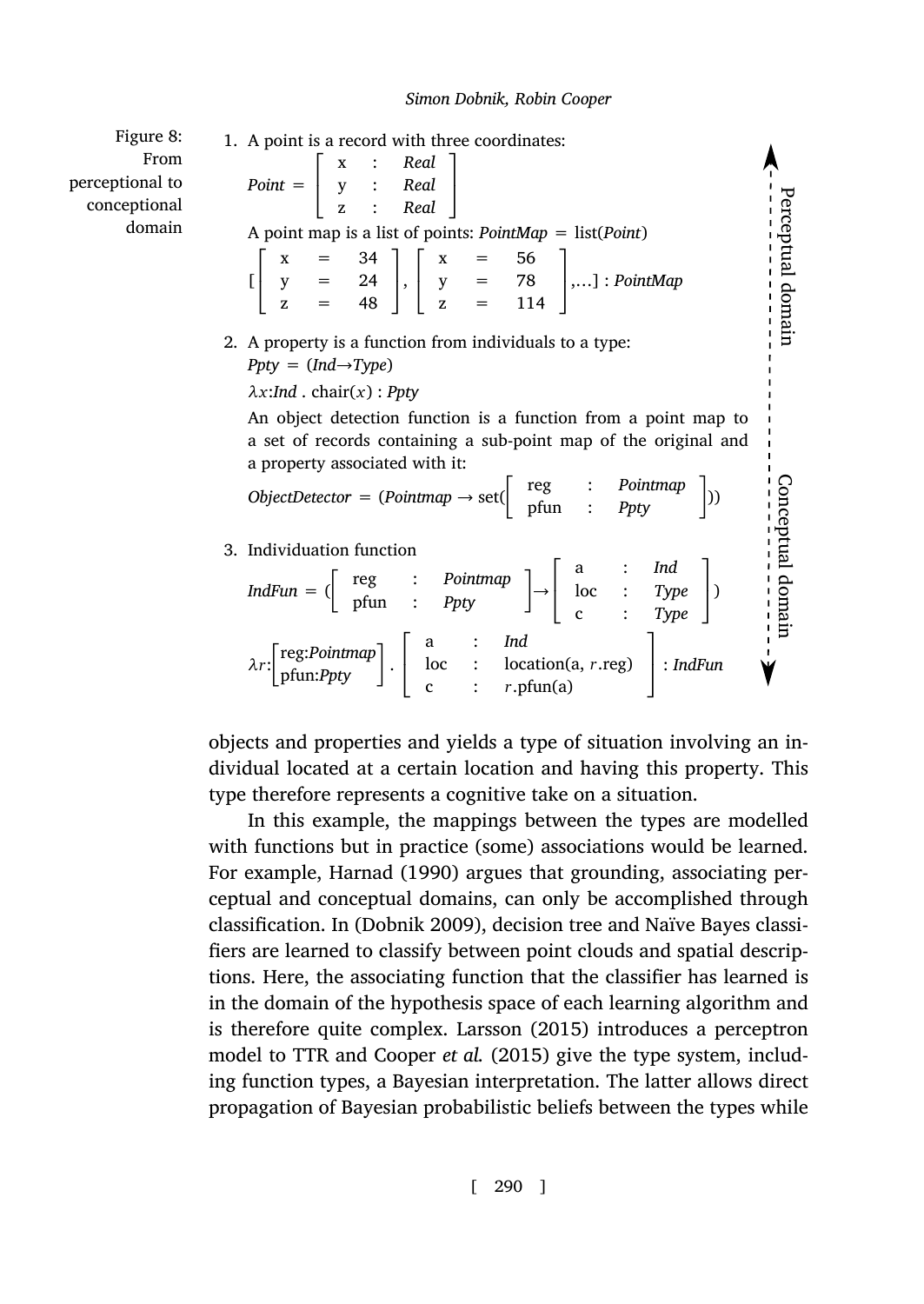[the observed type pro](#page-24-4)[babilities can be traine](#page-24-5)d based on the agent's obser[vations.](#page-25-0)

# 5.2 *Types of spatial situations*

Spatial descriptions, e.g. *over* and *above* are sensitive to classes of interacting objects and the contribution of such functional worldknowledge versus geometric knowledge for the semantics is different from one spatial preposition to another (Coventry *et al.* 2001; Coventry and Garrod 2005; Coventry *et al.* 2005). While previous work attempted to determine the contribution of each modality experimentally, Dobnik and Kelleher (2013, 2014) extract functional informatio[n from a large corpus of text](#page-25-0) describing images. Image descriptions are constrained by the properties of the visual scene shown in the image, both perceptu[al \(geometric arrangement](#page-25-1) of the scene) and functional (the nature and interaction of objects shown there). Both kinds of information will be reflected [in the text desc](#page-25-9)ribing the image, in a particular choice of descriptions that annotators used. Building lexical models of word co-occurrence thus allows us to capture functional interactions between prepositions and targets and landmarks. In (Dobnik and Kelleher 2013) we capture the strength of association between a preposition and different target-landmark pairs with *log-likelihood ratio*. In (Dobnik and Kelleher 2014), we generalise the types of targets and landmarks of a particular spatial preposition by ascending in a WordNet hierarchy (Fellbaum 1998). This allows us to generate patterns of prepositional use such as the following: *person.n.01 under tree.n.01*, *shirt.n.01 under sweater.n.01*, and *person.n.01 under body of water.n.01*. Labels such as *person.n.01* indicate the labels given [to](#page-19-0) the generalised synsets in the WordNet hierarchy. The patterns indicate types of spatial situations that the *under* relation applies to. Importantly, each of these patterns corresponds [to](#page-17-0) quite a different arrangement of target and landmark objects and without such functional knowledge it would be difficult to capture a single spatial template that would not over-generate. The functional knowledge represented in these types thus constrains sub-sets of spatial situations for which individual spatial templates can be learned.

Figure 9(a) shows a TTR function that maps ontological knowledge from one ontological category to another. This is a similar function to *pfun* in the object detection function shown in Figure 8. It as-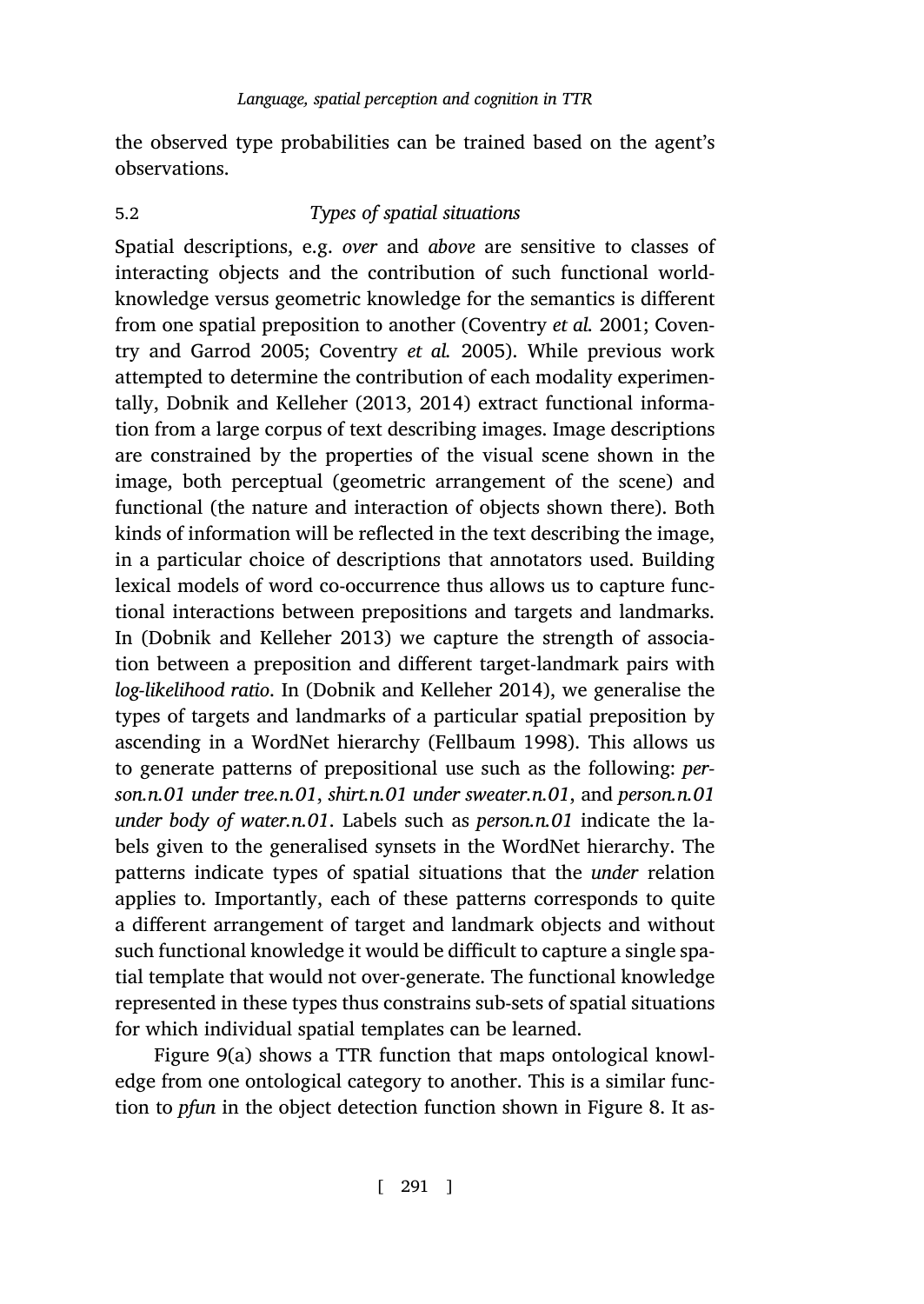(a) *λr*: a:*Ind* c:person(a) .organism(*r*.a[\)](#page-19-0) (b) If *s* :  $\Gamma$  $\mathbf{I}$ a : *Ind* loc : location(a,*π*) c : person(a) T.  $\mathbf{I}$ then *∃s ′* [*s ′* : organism(*s*.a)]

signs the individual of the type in the domain of the functio[n a](#page-19-1) particular property  $\lambda r$ .organism(*r*). Figure 9(b) shows how associative reasoning is captured in TTR. Having a meaning postulate in Figure 9(a) an agent can make a conclusion that a situation *s* of the first type (the left hand side of the *If-then* rule) requires that there is also a situation of the second type (the right hand side of th[e sa](#page-19-1)me rule).

<span id="page-19-1"></span>Each type of situation representing a spatial pattern involves a different interplay of geometric and conceptual knowledge spanning the domain of point clouds and "logical" individuals. Figure 10 shows the conceptual constraints on the target and landmark objects limiting top-down a subset of spatial situations over which individual types of spatial relations are built. Hence, the resulting spatial template spatial- $\mathsf{template}_{\mathit{under}_1}$  is a distinct pytpe classifier from spatial-template $_{\mathit{under}_2}.$ In the generation step, the function in Figure 10 takes account of conceptual properties of objects that could be obtained by computing relevant hypernyms such as *person* and *furniture* and an associated spatial template that relates the point clouds associated with them. It then

Figure 10: Spatial templates sensitive to object function *λr*:

 $\Gamma$   $\mathsf{o}_1$  :  $\Gamma$ a : *Ind* reg : *Pointmap* c : person(a) T.  $\mathbf{I}$  $\mathbf{o}_2$  : Ē  $\mathbf{I}$ a : *Ind* reg : *Pointmap* c : artefact(a) ٦.  $\mathbf{I}$ st : spatial-template<sub>under<sub>1</sub></sub> ( $o_1$ .reg, $o_2$ .reg) T. .under<sub>1</sub>(r.*o*<sub>1</sub>.a,r.*o*<sub>2</sub>.a) *λr*:  $\Gamma$   $o_1$  :  $\Gamma$  $\mathbf{I}$ a : *Ind* reg : *Pointmap* c : person(a) I.  $\mathbf{I}$  $\mathbf{o}_2$  : Ē  $\mathbf{I}$ a : *Ind* reg : *Pointmap* c : body-of-water(a) T.  $\mathbf{I}$ st : spatial-template<sub>under<sub>2</sub></sub>( $o_1$ .reg, $o_2$ .reg) T. .under<sub>2</sub>(r.*o*<sub>1</sub>.a,r.*o*<sub>2</sub>.a)

<span id="page-19-0"></span>Figure 9: Representing functional knowledge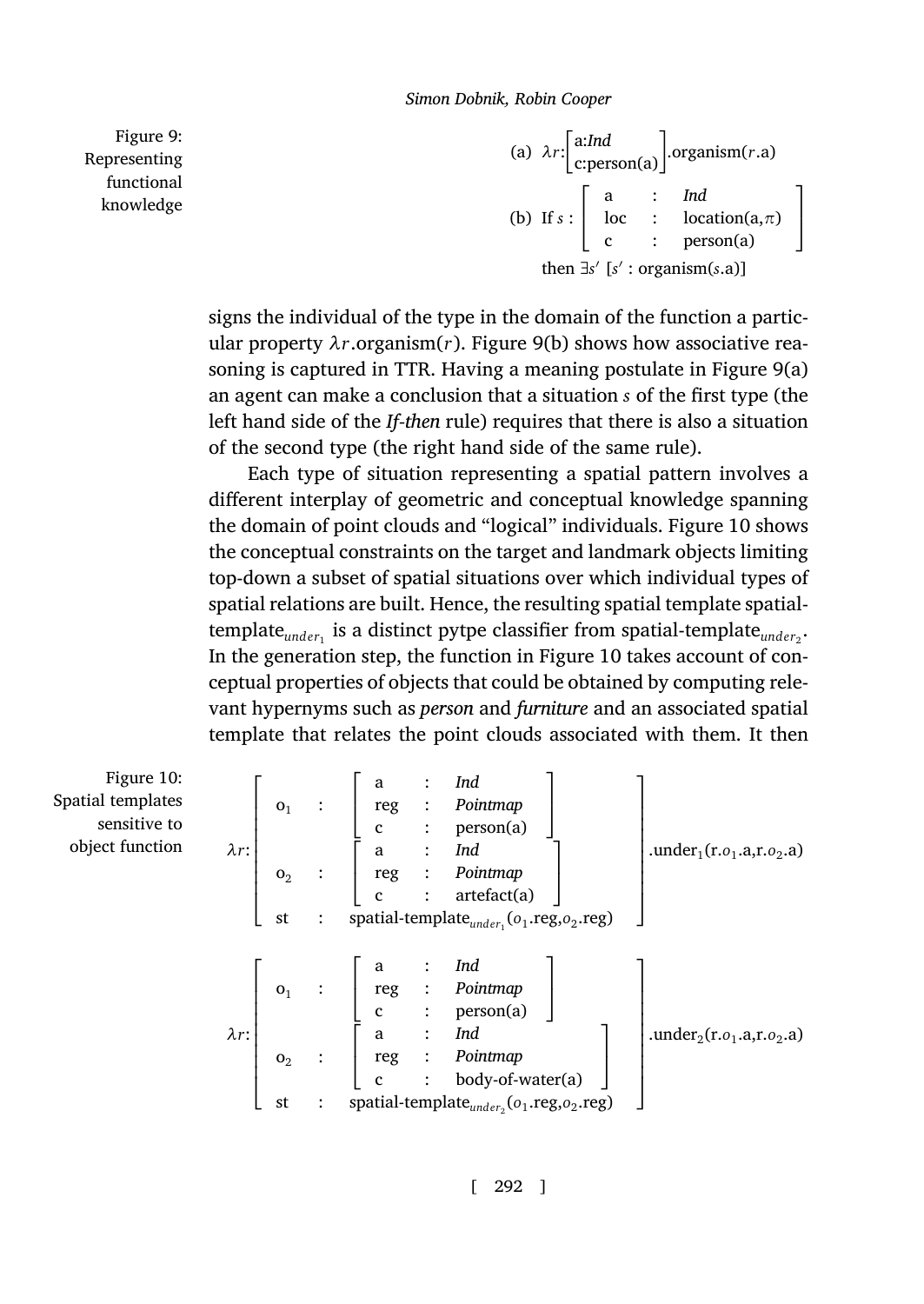generates a type of situation which involves a conceptual spatial relation between individuals.

# 5.3 *Types of dialogue information states*

TTR can also be used to model dialogue by represe[nt](#page-4-0)ing types of information states (IS). Agents in conversation align with the primed frame of reference (FoR) and continue to use it (Dobnik *et al.* 2014). However, such alignment is only local and depends on the nature of the dialogue that agents are engaged in and other contextual factors of the conversation such as the perceptual properties of the scene or the task that agents are performing (Dobnik *et al.* 2015). Dobnik *et al.* (2014) study the properties of local FoR alignment over several turns of conversation in the constrained environment (Figure 2). The experiment captures participants' understanding of the agreed FoR and therefore alignment. In Game 1, a virtual conversational partner generates an unambiguous description that refers only to one of the objects. The participant must then click on that object. Here, the system primes the participant for a particular FoR. In Game 2, the system generates an ambiguous description which may refer to several objects. Again, the participant must click on one of the target objects but this time they must decide on a particular FoR assignment. Will this be aligned with the previous turn pair or will they assume a new strategy? Game 3 is identical to Game 2 and it tests if the priming from Game 1 is persistent over several games. In Game 4, the speaker-hearer roles reverse: the system selects an object and the participant must describe it using a particular FoR assignment. The role of this game is to test whether priming will persist if the conversational roles change.

The preceding interaction is formalised as a probabilistic model of FoR assignment over several local turns of conversation. This model is then applied in a generation experiment. Here, the system is making assumptions about the human conversational partner and is trying to align with them to the extent captured in the previous experiment. In Game1, the system chooses an object and a human primes the system by generating an unambiguous description. In Game 2, a human selects a box and the system generates a description using its FoR model. The human then confirms if the description is a good one. Game 3 is identical to Game 2. In Game 4 a human chooses a box. The system asks the user to describe it and also generates a description for itself.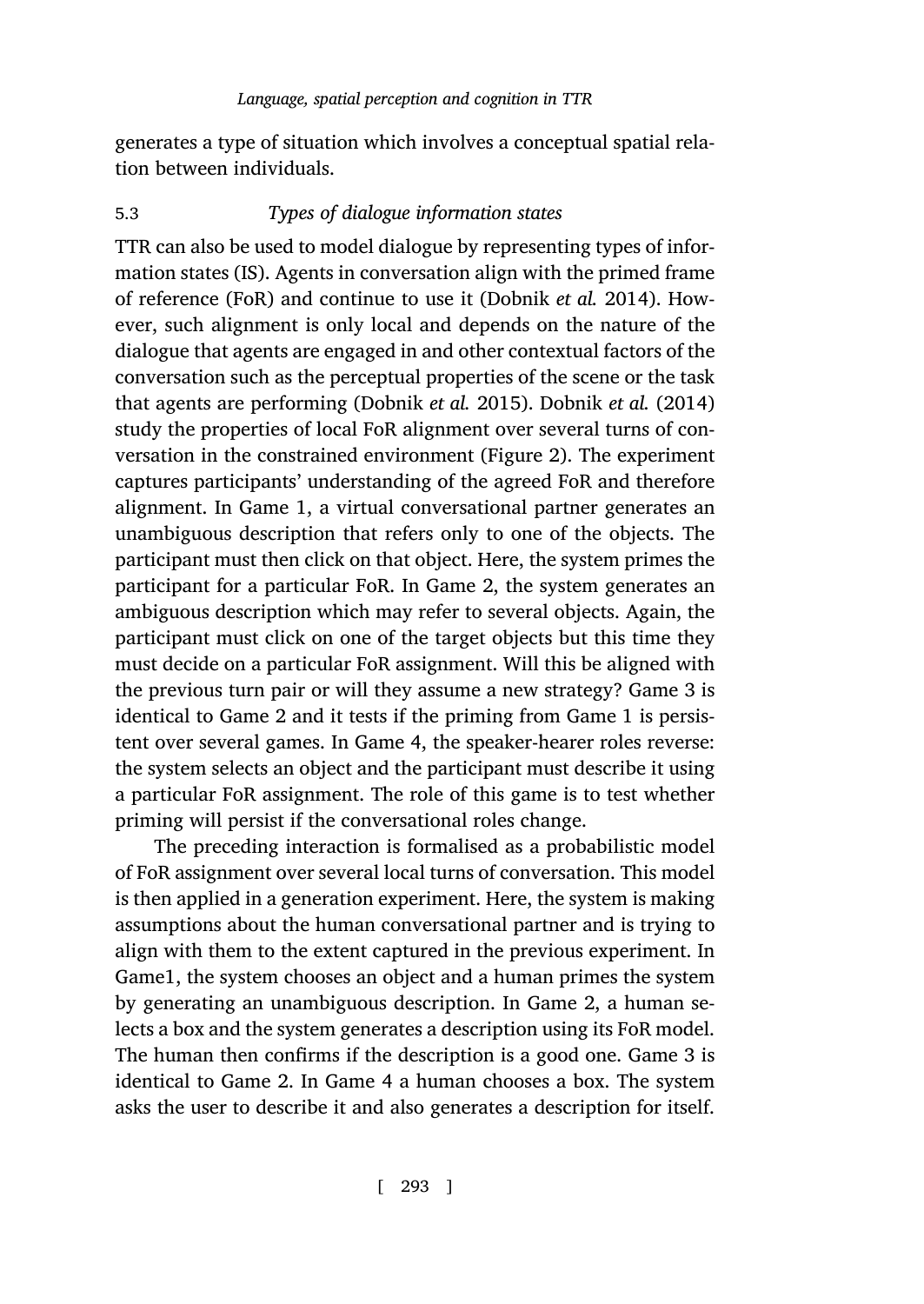A match between the human description and the system-generated description is compared. The results show a good agreement between humans and the system ( $\geq$  82.76% for Game 4).

The model of FoR assignment predicts, for example, that speakers initiating conversation tend to be egocentric. Figure 11 shows two types of information states (ISs). When Alex is planning the utterance *The chair is to the left of the table* her information state would be of the type shown in (a). Information states represent information that is private to the agent, and information that the agent believes is a part of the common ground with another conversational participant or shared. In the shared part of the IS in (a), there is a pointer to the object in focus. The object is stored in the private part of the IS as each agent builds its own objects.  $\Sigma_i$  is a type returned by an individuation function on the basis of the pointmap that the agent has constructed. The agent also has a private belief that they are one of the objects and a belief that two particular objects are in the left relation. Crucially, at this stage, the FoR origin is assigned to the object corresponding to the

(a) 
$$
s_0^{Alex}
$$
:  
\n
$$
\begin{bmatrix}\n\text{opis: } \begin{bmatrix}\n o_0: \Sigma_0 \\
 o_1: \Sigma_1 \\
 o_2: \Sigma_2 \\
 o_3: \Sigma_3\n\end{bmatrix}\n\end{bmatrix}
$$
\n(a)  $s_0^{Alex}$ :  
\n
$$
\text{priv: } \begin{bmatrix}\n\text{priv: } \begin{bmatrix}\n o_m = [\text{c:me}(\hat{\pi}^2 \text{objs}.o_0.a)].\n\text{Type: } \begin{bmatrix}\n \text{Type} \\
 \text{C}_{left} = [\text{c:left}(\hat{\pi}^2 \text{objs}.o_2.a, \hat{\pi}^2 \text{objs}.o_3.a)].\n\text{Type: } \begin{bmatrix}\n \text{for-origin = objs. } o_0.a. \text{Ind}\n \text{appenda = } [\begin{bmatrix}\n \text{move:} \text{A} \text{ssertion} \\
 \text{cont} = \hat{\pi}^2 \text{bel. } \text{C}_{left}: \text{Type}\n\end{bmatrix}]\n\end{bmatrix}\n\end{bmatrix}
$$
\n
$$
\text{shared: } \begin{bmatrix}\n o_n: \Sigma_0 \\
 o_n: \Sigma_1 \\
 o_n: \Sigma_2\n\end{bmatrix}
$$
\n
$$
\text{priv: } \begin{bmatrix}\n o_0: \Sigma_0 \\
 o_1: \Sigma_1 \\
 o_2: \Sigma_2\n\end{bmatrix}
$$

<span id="page-21-0"></span>(b) 
$$
s_1^{Sam}
$$
:  
\n
$$
\begin{bmatrix}\n\text{priv} : \begin{bmatrix}\n\text{objs:} \begin{bmatrix}\n\text{o}_2:\Sigma_2 \end{bmatrix} \\
\text{bel} : [\mathbf{c}_{me} = [\text{c:me}(\hat{\mathbf{n}}^2 \text{objs. o}_1.a)] : \text{Type} \end{bmatrix}\n\end{bmatrix}
$$
\nspace =  $[\text{priv.objs. o}_0.a:\text{Ind}$   
\nspace:  $\begin{bmatrix}\n\text{speaker} = \hat{\mathbf{n}} \text{priv.objs. o}_2 \\
\text{shared:} \begin{bmatrix}\n\text{speaker} = \hat{\mathbf{n}}^2 \text{priv.objs. o}_0.a:\text{Ind} \\
\text{latest-move:} \begin{bmatrix}\n\text{speaker} = \hat{\mathbf{n}}^2 \text{priv.objs. o}_0.a:\text{Ind} \\
\text{cont} = [\text{c:left}(\hat{\mathbf{n}}^3 \text{priv.objs. o}_2.a, \hat{\mathbf{n}}^3 \text{priv.objs. o}_3.a)] : \text{Type}\n\end{bmatrix}\n\end{bmatrix}$ 

Figure 11: Types of dialogue information states

I.  $\mathbf{I}$  $\mathbf{I}$  $\mathbf{I}$  $\mathbf{I}$  $\mathbf{I}$  $\mathbf{I}$  $\mathbf{I}$  $\mathbf{I}$  $\mathbf{I}$  $\mathbf{I}$  $\mathbf{I}$  $\mathbf{I}$  $\mathbf{I}$  $\mathbf{I}$  $\mathbf{I}$  $\mathbf{I}$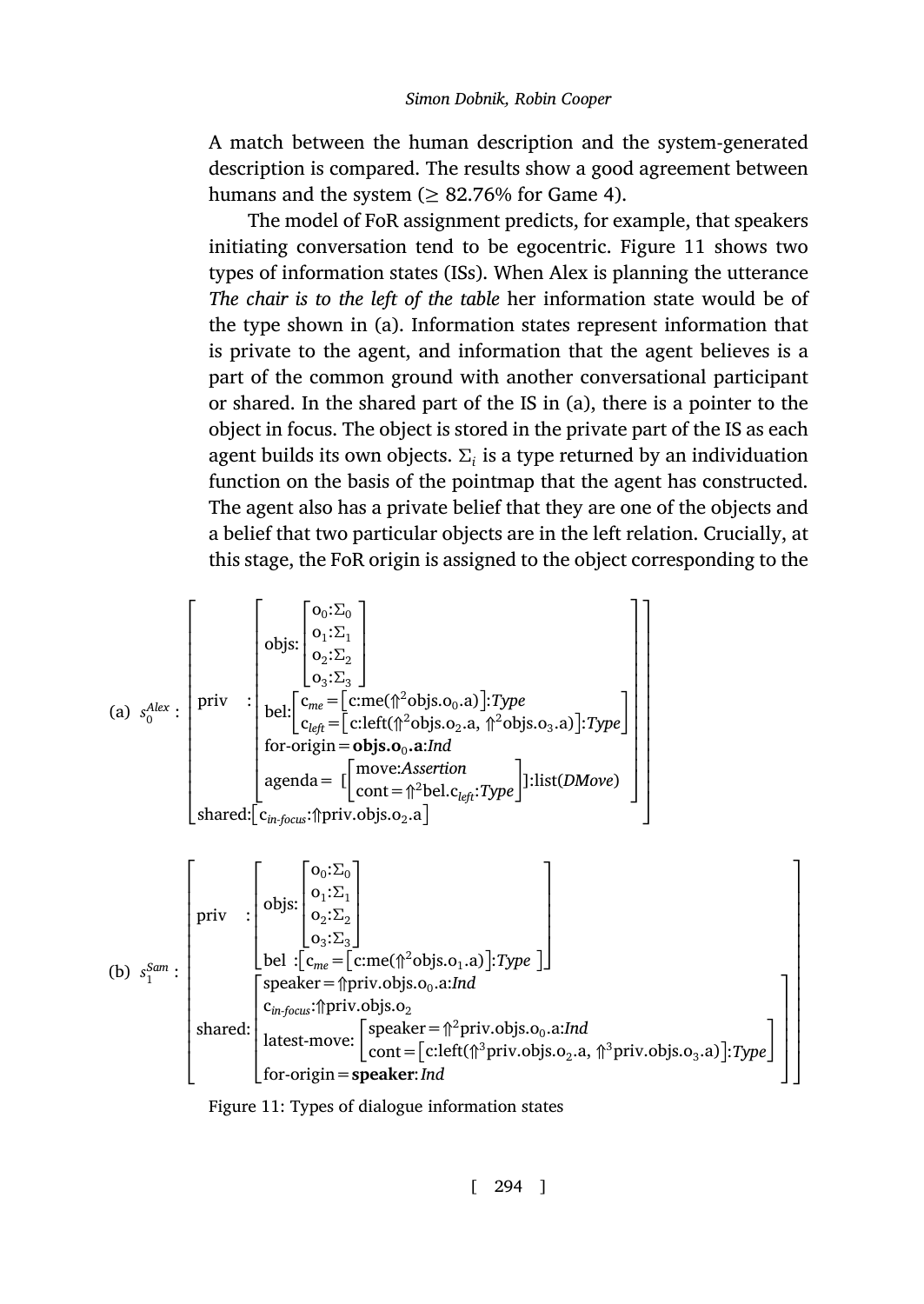individual having this IS. A double arrow  $\uparrow^2$  indicates that the path refers to the container-type which the current type is a dependent type of, the superscript indicates the depth of embedding. Notation such as *label=value :* Type as in *for-origin=objs.o*<sup>0</sup> *.a : Ind* represents singleton types where the *value* stands for a manifest field.

<span id="page-22-0"></span>The model of FoR assignment also predicts that hearers assume that speakers are egocentric. Figure 11(b) shows Sam's IS accommodating Alex's utterance. After Alex has made an utterance, the shared part of the IS is expanded through accommodation. There is information a[bout the latest mov](#page-27-11)e: the speaker and the content of the move. Since Sam is a hearer of the utterance, he assumes that the FoR is identical to the speaker of the previous utterance as predicted by our probabilistic model. In this example, we assume that agents use identical labels for objects. However, it is not necessary or indeed possible that they have identified the same objects. In future work, we plan to investigate how agents resolve such differences using language, in particular what mechanisms of clarification and repair are used in such cases (Purver *et al.* 2003).

# 6 conclusion

In this paper, we outlined an application of type theory to natural language semantics in the framework called Type Theory with Records or TTR which allows to relate seman[tics to action, percep](#page-24-8)[tion,](#page-24-8) and cognition. We used TTR to represent different components of analysis of spatial descriptions. TTR is naturally suited for this task as it treats meaning being based on perception and interaction. Perception and conceptual reasoning can be related within one unified approach. The framework also points to similarities between l[inguistic and non-linguisti](#page-25-4)c learning. We will be testing practical implementations of TTR with situated agents in our forthcoming work based on the framework described in (Dobnik and de Graaf 2017). The expressiveness of the type theoretic framework is associated with high computational cost. In order to make the framework computationally more tractable, we are investigating mechanisms of attention from psychological research which allow us to contextually restrict the type judgements a situated agent has to make (Dobnik and Kelleher 2016).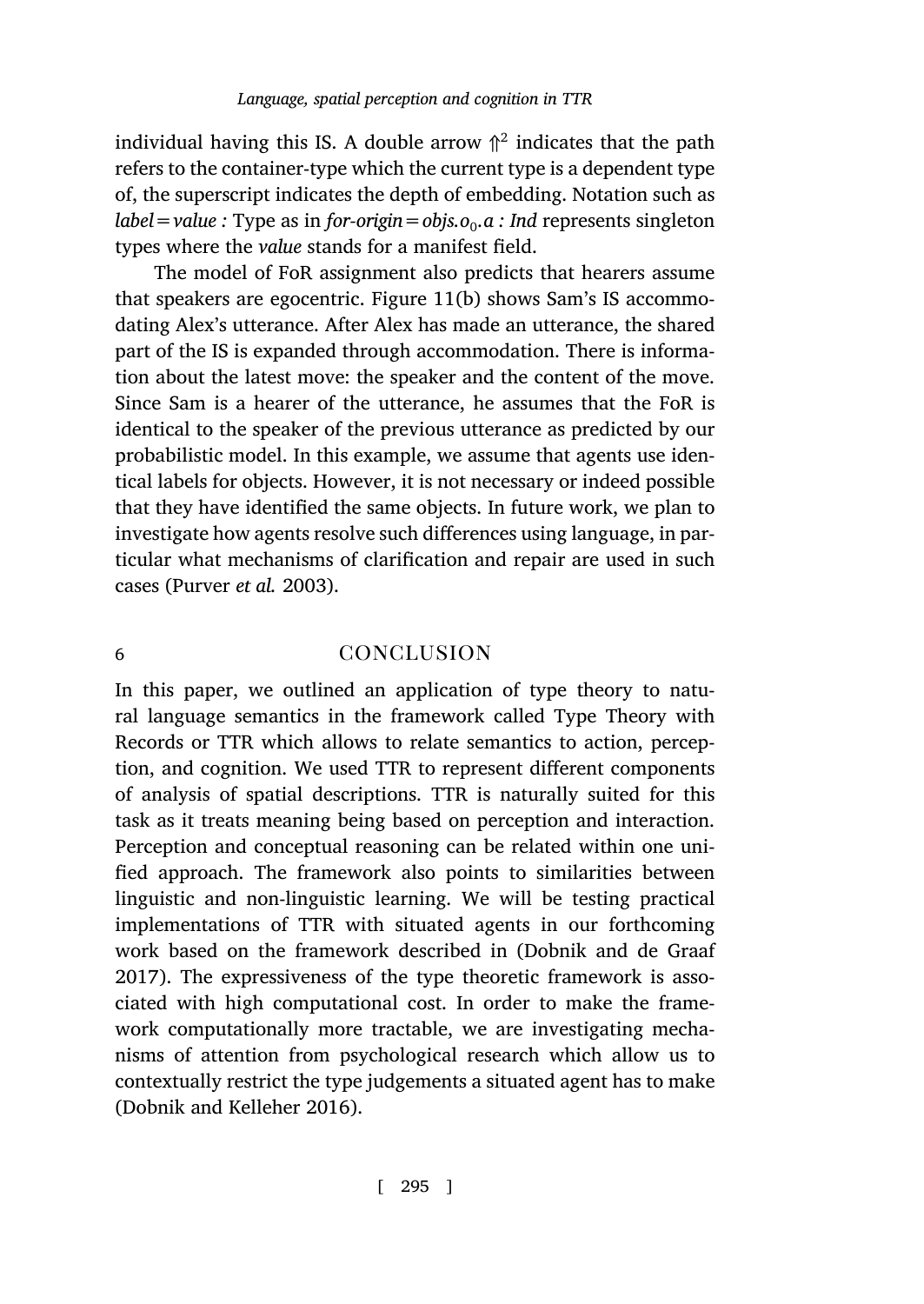One aspect of spatial meaning which we have not discussed in this paper is the gradability of types like *left(a,b)*. For example, *a* would be judged to be left of *b* with a high probability if the two objects were close to each other. However, the probability of this judgement would decrease if *a* is much closer to the observer than *b*. This suggests exploring the use of probabilistic judgements in TTR as described in (Cooper et al. 2015) in our future work.

# acknowledgements

<span id="page-23-4"></span><span id="page-23-2"></span><span id="page-23-0"></span>This paper was supported in part by the project Networks and Types (Vetenskapsrådet/Swedish Research Council project VR 2013-4873).

# **REFERENCES**

<span id="page-23-3"></span><span id="page-23-1"></span>James F Allen (1983), Maintaining knowledge about temporal intervals, *Communications of the ACM*, 26(11):832–843.

John A. Bateman, Joana Hois, Robert Ross, and Thora Tenbrink (2010), A linguistic ontology of space for natural language processing, *Artificial Intelligence*, 174(14):1027–1071.

<span id="page-23-5"></span>Steven Bird, Ewan Klein, and Edward Loper (2009), *Natural language processing with Python*, O'Reilly, http://nltk.org/book/.

<span id="page-23-6"></span>Patrick Blackburn and Johan Bos (2005), *Representation and inference for natural language. A first course in computational semantics*, CSLI Publications.

Anthony G. Cohn and Jochen Renz (2008), Qualitative Spatial Representation and Reasoning, in Vladimir Lifschitz Frank van Harmelen and Bruce Porter, editors, *Handbook of Knowledge Representation*, volume 3 of *Foundations of Artificial Intelligence*, chapter 13, pp. 551–596, Elsevier.

<span id="page-23-7"></span>Robin Cooper (2012), Type theory and semantics in flux, in Ruth Kempson, [Nicholas Asher, and Tim Fernando, editors,](https://sites.google.com/site/typetheorywithrecords/drafts) *Handbook of the Philosophy of Science*, volume 14 of *General editors: Dov M Gabbay, Paul Thagard and John Woods*, Elsevier BV.

Robin Cooper (2017), Adapting Type Theory with Records for Natural Language Semantics, in Stergios CHATZIKYRIAKIDIS and Zhaohui LUO, editors, *Modern Perspectives in Type-Theoretical Semantics*, number 98 in Studies in Linguistics and Philosophy, pp. 71–94, Springer.

Robin Cooper (in prep), Type theory and language: from perception to linguistic communication,

https://sites.google.com/site/typetheorywithrecords/drafts, draft of book chapters.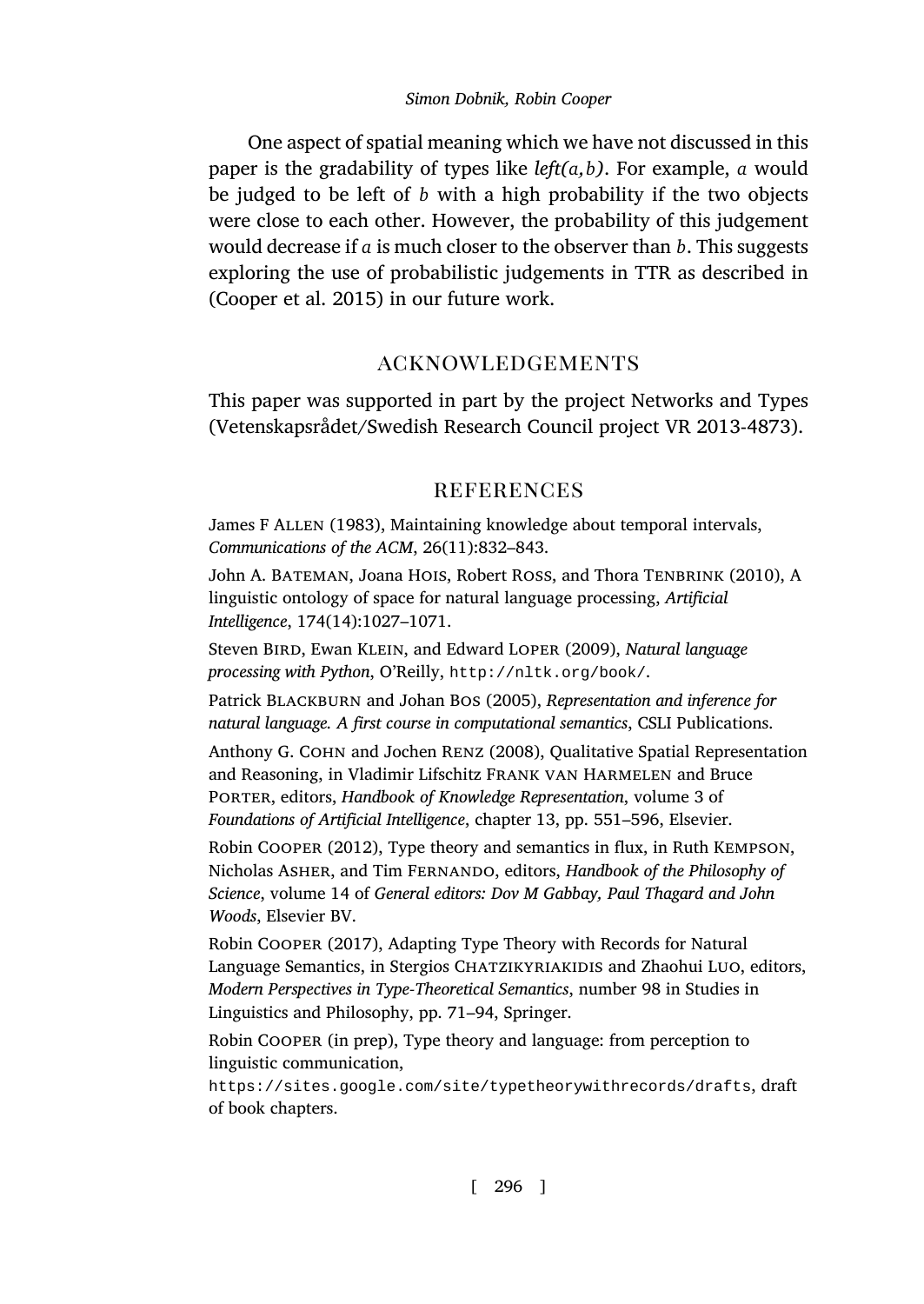<span id="page-24-6"></span><span id="page-24-5"></span><span id="page-24-2"></span>Robin Cooper, Simon Dobnik, Shalom Lappin, and Staffan Larsson (2015), Probabilistic Type Theory and Natural Language Semantics, *Linguistic Issues in Language Technology — LiLT*, 10(4):1–43.

<span id="page-24-4"></span>Fintan J. COSTELLO and John D. KELLEHER (2006), Spatial prepositions in context: the semantics of near in the presence of distractor objects, in *Proceedings of the Third ACL-SIGSEM Workshop on Prepositions*, Prepositions '06, pp. 1–8, Association for Computational Linguistics, Stroudsburg, PA, USA.

<span id="page-24-0"></span>Kenny R. Coventry, Angelo Cangelosi, Rohanna Rajapakse, Alison BACON, Stephen NEWSTEAD, Dan JOYCE, and Lynn V. RICHARDS (2005), Spatial Prepositions and Vague Quantifiers: Implementing the Functional Geometric Framework, in Christian FREKSA, Markus KNAUFF, Bernd Krieg-Brückner, Bernhard Nebel, and Thomas Barkowsky, editors, *Spatial Cognition IV. Reasoning, Action, Interaction*, volume 3343 of *Lecture Notes in Computer Science*, pp. 98–110, Springer Berlin Heidelberg.

<span id="page-24-7"></span><span id="page-24-3"></span>Kenny R. COVENTRY and Simon C. GARROD (2005), Spatial prepositions and the functional geometric framework. Towards a classification of extra-geometric influences, *Functional features in language and space: Insights from perception, categorisation and development*, pp. 163–173.

Kenny R. COVENTRY, Mercè PRAT-SALA, and Lynn RICHARDS (2001), The [interplay between geometry and function in the apprehensio](http://www.dobnik.net/simon/documents/thesis.pdf)n of Over, Under, Above and Below, *Journal of Memory and Language*, 44(3):376–398.

<span id="page-24-1"></span>M. W. M. G Dissanayake, P. M. Newman, H. F. Durrant-Whyte, S. CLARK, and M. CSORBA (2001), A solution to the simultaneous localization and map building (SLAM) problem, *IEEE Transactions on Robotic and Automation*, 17(3):229–241.

<span id="page-24-9"></span>Simon Dobnik (2009), *Teaching mobile robots to use spatial words*, Ph.D. thesis, University of Oxford: Faculty of Linguistics, Philology and Phonetics and The Queen's College, Oxford, United Kingdom,

http://www.dobnik.net/simon/documents/thesis.pdf.

<span id="page-24-8"></span>Simon DOBNIK and Amelie ÅSTBOM (2017), (Perceptual) grounding as interaction, in Volha Petukhova and Ye Tian, editors, *Proceedings of Saardial – Semdial 2017: The 21st Workshop on the Semantics and Pragmatics of Dialogue*, pp. 1–9, Saarbrücken, Germany.

Simon Dobnik, Robin Cooper, and Staffan Larsson (2013), Modelling Language, Action, and Perception in Type Theory with Records, in Denys Duchier and Yannick Parmentier, editors, *Constraint Solving and Language Processing: 7th International Workshop, CSLP 2012, Orléans, France, September 13–14, 2012, Revised Selected Papers*, volume 8114 of *Lecture Notes in Computer Science*, pp. 70–91, Springer Berlin Heidelberg.

Simon DOBNIK and Erik DE GRAAF (2017), KILLE: a Framework for Situated Agents for Learning Language Through Interaction, in Jörg TIEDEMANN, editor,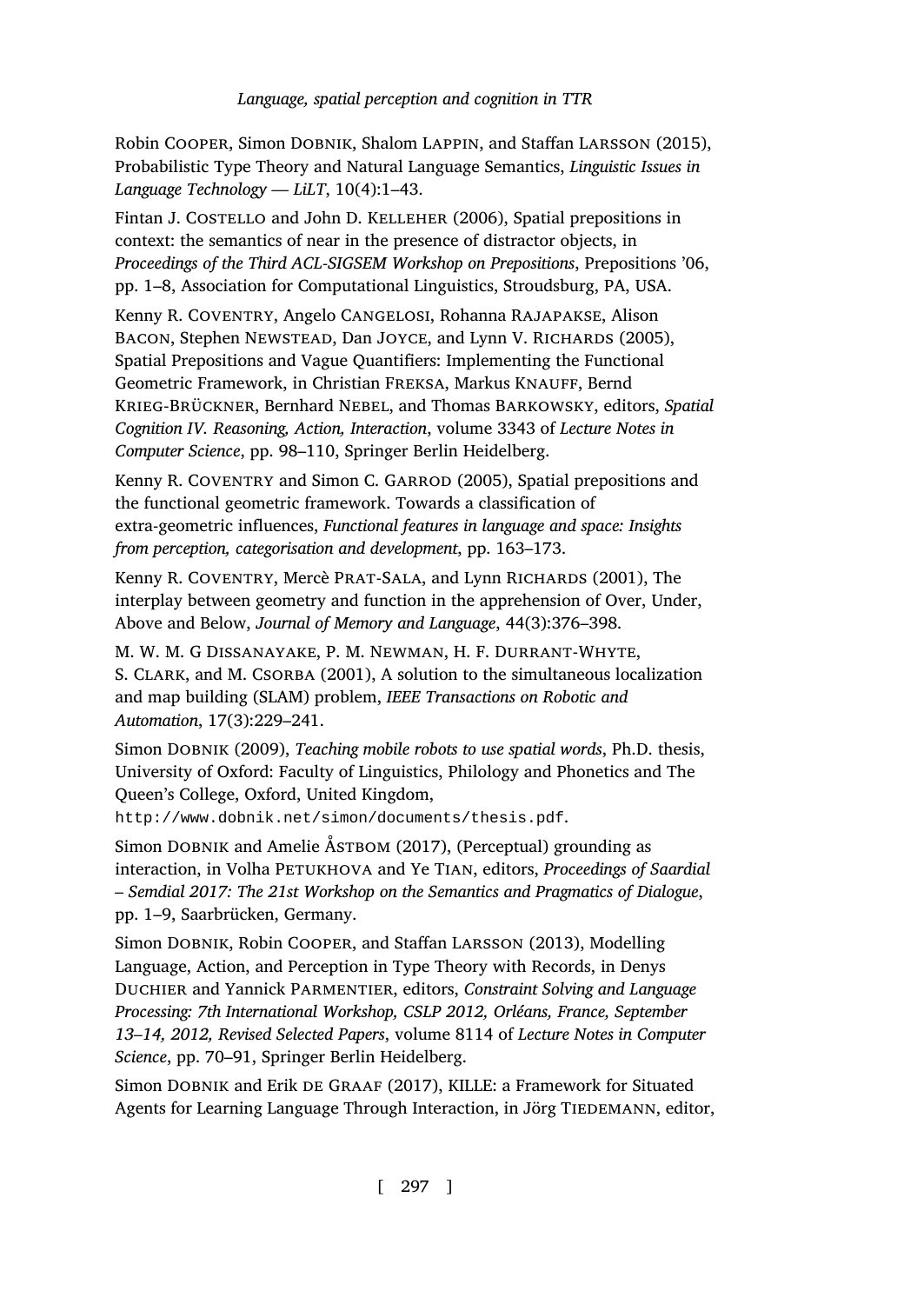*Proceedings of the 21st Nordic Conference on Computational Linguistics (NoDaLiDa)*, volume 131 of *Linköping Electronic Conference Proceedings and NEALT Proceedings Series Vol. 29*, pp. 1–10, Northern European Association for Language Technology (NEALT), Linköping University Electronic Press, Gothenburg, Sweden.

<span id="page-25-2"></span>Simon Dobnik, Christine Howes, and John D. Kelleher (2015), Changing perspective: Local alignment of reference frames in dialogue, in Christine Howes and Staffan Larsson, editors, *Proceedings of goDIAL – Semdial 2015: The 19th Workshop on the Semantics and Pragmatics of Dialogue*, pp. 24–32, Gothenburg, Sweden.

<span id="page-25-0"></span>Simon DOBNIK and John D. KELLEHER (2013), Towards an automatic identification of functional and geometric spatial prepositions, in *Proceedings of PRE-CogSsci 2013: Production of referring expressions – bridging the gap between cognitive and computational approaches to reference*, pp. 1–6, Berlin, Germany.

<span id="page-25-1"></span>Simon DOBNIK and John D. KELLEHER (2014), Exploration of functional semantics of prepositions from corpora of descriptions of visual scenes, in *Proceedings of the Third V&L Net Workshop on Vision and Language*, pp. 33–37, Dublin City University and the Association for Computational Linguistics, Dublin, Ireland.

<span id="page-25-4"></span>Simon Dobnik and John D. Kelleher (2016), A Model for Attention-Driven Judgements in Type Theory with Records, in Julie HUNTER, Mandy SIMONS, and Matthew Stone, editors, *JerSem: The 20th Workshop on the Semantics and Pragmatics of Dialogue*, volume 20, pp. 25–34, New Brunswick, NJ USA.

<span id="page-25-8"></span>Simon DOBNIK, John D. KELLEHER, and Christos KONIARIS (2014), Priming and Alignment of Frame of Reference in Situated Conversation, in Verena Rieser and Philippe Muller, editors, *Proceedings of DialWatt – Semdial 2014: The 18th Workshop on the Semantics and Pragmatics of Dialogue*, pp. 43–52, Edinburgh.

<span id="page-25-5"></span>David R DOWTY, Robert Eugene WALL, and Stanley PETERS (1981), *Introduction to Montague semantics*, D. Reidel Pub. Co., Dordrecht, Holland.

<span id="page-25-7"></span>Zachary Estes, Sabrina GOLONKA, and Lara L JONES (2011), Thematic Thinking: The Apprehension and Consequences of Thematic Relations, in Brian Ross, editor, *The Psychology of Learning and Motivation*, volume 54, pp. 249–294, Burlington: Academic Press.

<span id="page-25-6"></span>Ronald FAGIN, Joseph Y. HALPERN, Yoram MOSES, and Moshe Y. VARDI (1995), *Reasoning about knowledge*, MIT Press, Cambridge, Mass.

<span id="page-25-9"></span>Christiane Fellbaum (1998), *WordNet: an electronic lexical database*, MIT Press, Cambridge, Mass.

<span id="page-25-3"></span>Gottlob Frege (1948), Sense and Reference, *The Philosophical Review*, 57(3):209–230.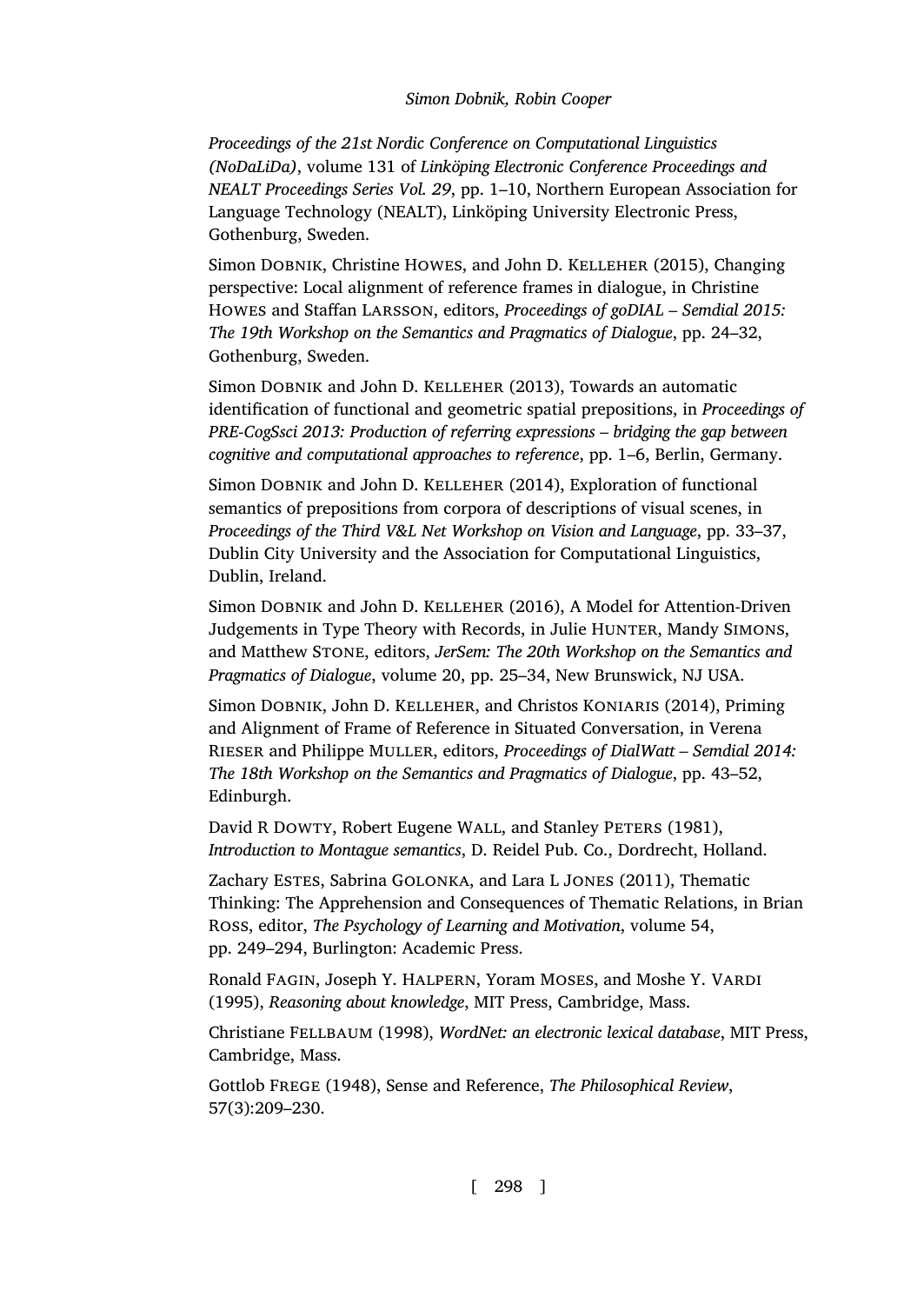<span id="page-26-2"></span>Klaus-Peter Gapp (1994a), Basic Meanings of Spatial Relations: Computation and Evaluation in 3D Space, in Barbara HAYES-ROTH and Richard E. KORF, editors, *AAAI*, pp. 1393–1398, AAAI Press/The MIT Press.

<span id="page-26-3"></span>Klaus-Peter Gapp (1994b), A computational model of the basic meanings of graded composite spatial relations in 3D space, in *Advanced geographic data modelling. Spatial data modelling and query languages for 2D and 3D applications (Proceedings of the AGDM'94)*, Publications on Geodesy 40, pp. 66–79, Netherlands Geodetic Commission.

<span id="page-26-5"></span>Simon GARROD and Gwyneth DOHERTY (1994), Conversation, co-ordination and convention: An empirical investigation of how groups establish linguistic conventions, *Cognition*, 53(3):181–215.

<span id="page-26-6"></span>Stevan Harnad (1990), The symbol grounding problem, *Physica D*, 42(1–3):335–346.

<span id="page-26-7"></span>Annette Herskovits (1986), *Language and spatial cognition: an interdisciplinary study of the prepositions in English*, Cambridge University Press, Cambridge.

<span id="page-26-10"></span>Serena Ivaldi, Sao Mai Nguyen, Natalia Lyubova, Alain Droniou, Vincent PADOIS, David FILLIAT, Pierre-Yves OUDEYER, and Sigaud OLIVIER (2014), Object Learning Through Active Exploration, *IEEE Transactions on Autonomous Mental Development*, 6(1):56–72.

<span id="page-26-1"></span>John D. KELLEHER, Fintan J. COSTELLO, and Josef VAN GENABITH (2005), Dynamically Structuring Updating and Interrelating Representations of Visual and Linguistic Discourse, *Artificial Intelligence*, 167:62–102.

<span id="page-26-4"></span>John D. Kelleher, Robert J. Ross, Colm Sloan, and Brian Mac Namee (2011), The effect of occlusion on the semantics of projective spatial terms: a case study in grounding language in perception, *Cognitive Processing*, 12(1):95–108.

<span id="page-26-11"></span>Geert-Jan M. KRUIJFF, Hendrik ZENDER, Patric JENSFELT, and Henrik I. CHRISTENSEN (2007), Situated dialogue and spatial organization: what, where... and why?, *International Journal of Advanced Robotic Systems*, 4(1):125–138, special issue on human and robot interactive communication.

<span id="page-26-0"></span>Lars KUNZE, Chris BURBRIDGE, and Nick HAWES (2014), Bootstrapping Probabilistic Models of Qualitative Spatial Relations for Active Visual Object Search, in *AAAI Spring Symposium 2014 on Qualitative Representations for Robots*, Stanford University in Palo Alto, California, US.

<span id="page-26-9"></span>Shalom Lappin (2013), Intensions as Computable Functions, *Linguistic Issues in Language Technology*, 9:1–12.

<span id="page-26-12"></span>Staffan Larsson (2015), Formal semantics for perceptual classification, *Journal of Logic and Computation*, 25(2):335–369.

<span id="page-26-8"></span>Daniel Lassiter (2011), Vagueness as probabilistic linguistic knowledge, in *Proceedings of the international conference on vagueness in communication (ViC'09)*, pp. 127–150, Springer-Verlag, Berlin, Heidelberg.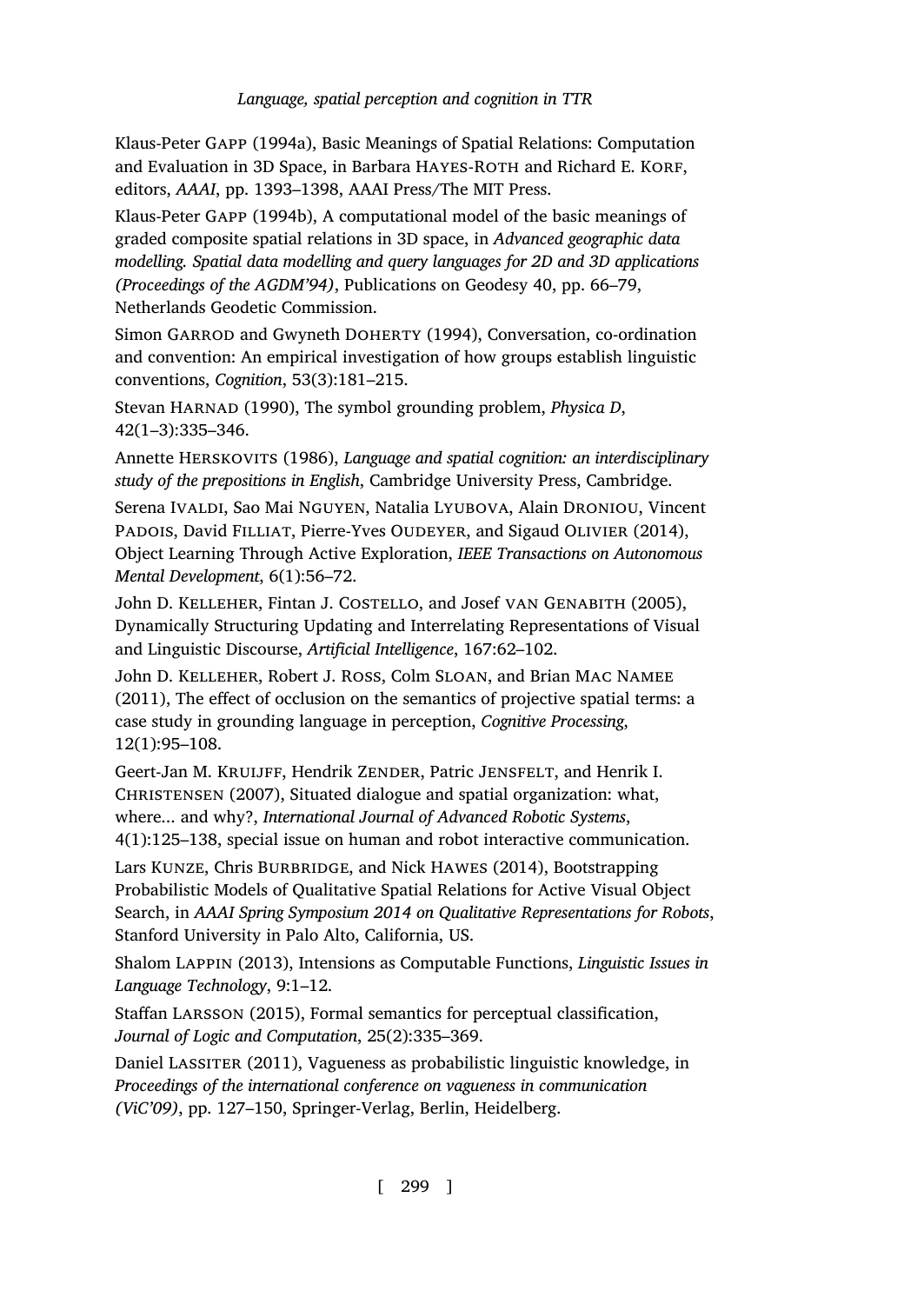<span id="page-27-0"></span>Stanislao Lauria, Guido Bugmann, Theocharis Kyriacou, and Ewan Klein (2002), Mobile robot programming using natural language, *Robotics and Autonomous Systems*, 38(3–4):171–181.

<span id="page-27-10"></span>Emilie L. Lin and Gregory L. Murphy (2001), Thematic relations in adults' concepts, *Journal of experimental psychology: General*, 130(1):3–28.

<span id="page-27-2"></span>Gordon D. LOGAN and Daniel D. SADLER (1996), A computational analysis of the apprehension of spatial relations, in Paul Bloom, Mary A. Peterson, Lynn Nadel, and Merrill F. Garrett, editors, *Language and Space*, pp. 493–530, MIT Press, Cambridge, MA.

Didier Maillat (2003), *The semantics and pragmatics of directionals: a case study in English and French*, Ph.D. thesis, University of Oxford: Committee for Comparative Philology and General Linguistics, Oxford, United Kingdom.

<span id="page-27-8"></span>Per MARTIN-LÖF (1984), *Intuitionistic Type Theory*, Bibliopolis, Naples.

<span id="page-27-4"></span>Cynthia MATUSZEK, Nicholas FITZGERALD, Luke ZETTLEMOYER, Liefeng BO, and Dieter Fox (2012a), A joint model of language and perception for grounded attribute learning, in John LANGFORD and Joelle PINEAU, editors, *Proceedings of the 29th International Conference on Machine Learning (ICML 2012)*, Edinburgh, Scotland.

<span id="page-27-5"></span>Cynthia MATUSZEK, Evan HERBST, Luke ZETTLEMOYER, and Dieter FOX (2012b), Learning to Parse Natural Language Commands to a Robot Control System, in *Proceedings of the 13th International Symposium on Experimental Robotics (ISER)*.

George A. MILLER and Philip N. JOHNSON-LAIRD (1976), *Language and perception*, Cambridge University Press, Cambridge.

<span id="page-27-6"></span>Richard Montague (1974), *Formal Philosophy: Selected Papers of Richard Montague*, Yale University Press, New Haven, ed. and with an introduction by Richmond H. Thomason.

<span id="page-27-9"></span>Bengt Nordström, Kent Petersson, and Jan M. Smith (1990), *Programming in Martin-Löf's Type Theory*, volume 7 of *International Series of Monographs on Computer Science*, Clarendon Press, Oxford.

<span id="page-27-7"></span>Martin J. PICKERING and Simon GARROD (2004), Toward a mechanistic psychology of dialogue, *Behavioral and Brain Sciences*, 27(2):169–190.

<span id="page-27-11"></span>Matthew Purver, Jonathan Ginzburg, and Patrick Healey (2003), On the means for clarification in dialogue, in *Current and new directions in discourse and dialogue*, pp. 235–255, Springer.

<span id="page-27-1"></span>Terry REGIER and Laura A. CARLSON (2001), Grounding spatial language in perception: an empirical and computational investigation, *Journal of Experimental Psychology: General*, 130(2):273–298.

<span id="page-27-3"></span>Deb Roy (2002), Learning visually-grounded words and syntax for a scene description task, *Computer speech and language*, 16(3):353–385.